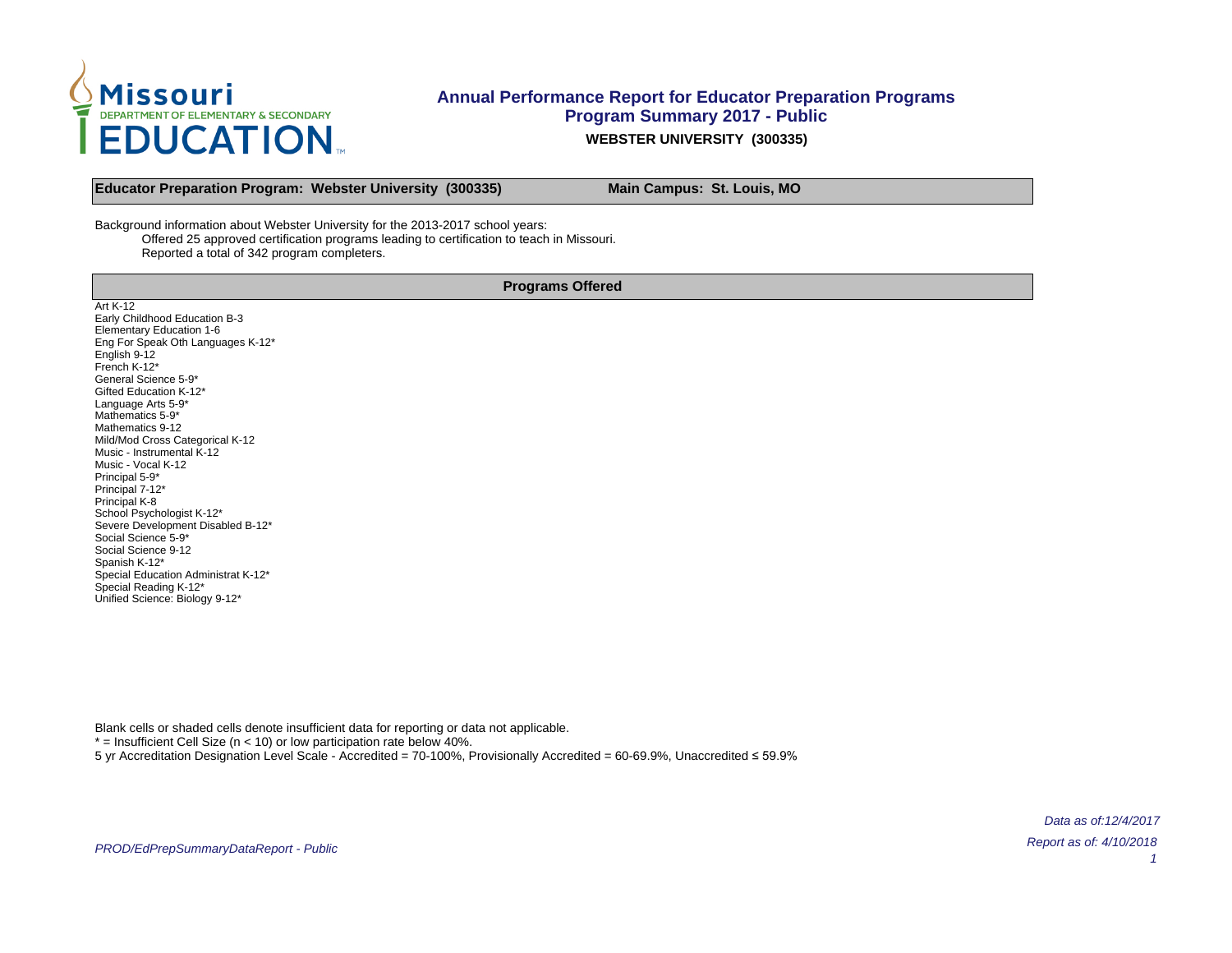

|                                  |                                  |         | <b>Indicator 1.1: Certification Assessment Pass Rate</b><br>2017 Status Points<br>2014<br>2015<br>2016<br>$\star$<br>$\star$<br>$\star$<br>100%<br>100%<br>$\star$<br>100%<br>5<br>8<br>$\star$<br>8 |         |   |   |         |               |      |      |      |      | <b>Indicator 1.2: Content / Program GPA</b>        |               |                  |
|----------------------------------|----------------------------------|---------|------------------------------------------------------------------------------------------------------------------------------------------------------------------------------------------------------|---------|---|---|---------|---------------|------|------|------|------|----------------------------------------------------|---------------|------------------|
| <b>Certification Program</b>     |                                  | 2013    |                                                                                                                                                                                                      |         |   |   |         | <b>Earned</b> |      |      |      |      | 2013 2014 2015 2016 2017 Accumulated<br><b>GPA</b> | <b>Status</b> | Points<br>Earned |
| Administrator                    |                                  |         |                                                                                                                                                                                                      |         |   |   |         |               |      |      |      |      |                                                    |               |                  |
| PRINCIPAL 5-9                    |                                  |         |                                                                                                                                                                                                      |         |   |   |         |               |      |      |      |      |                                                    |               |                  |
|                                  | %                                |         |                                                                                                                                                                                                      |         |   |   |         | $\star$       | 3.91 |      |      |      | 3.91                                               |               |                  |
|                                  | Numerator                        |         |                                                                                                                                                                                                      |         |   |   | $\star$ |               |      |      |      |      |                                                    |               |                  |
|                                  | Denominator                      |         |                                                                                                                                                                                                      |         |   |   | $\star$ |               |      |      |      |      |                                                    |               |                  |
| PRINCIPAL 7-12                   |                                  |         |                                                                                                                                                                                                      |         |   |   |         |               |      |      |      |      |                                                    |               |                  |
|                                  | $\%$                             |         |                                                                                                                                                                                                      |         |   |   |         | $\star$       | 3.83 |      | 3.98 |      | 3.91                                               |               | $\star$          |
|                                  | Numerator                        |         |                                                                                                                                                                                                      |         |   |   |         |               |      |      |      |      |                                                    |               |                  |
|                                  | Denominator                      |         |                                                                                                                                                                                                      |         |   |   |         |               |      |      |      |      |                                                    |               |                  |
| PRINCIPAL K-8                    |                                  |         |                                                                                                                                                                                                      |         |   |   |         |               |      |      |      |      |                                                    |               |                  |
|                                  | $\%$                             |         |                                                                                                                                                                                                      |         |   |   | 100%    | 20            | 3.88 | 3.81 | 3.98 | 3.86 | 3.90                                               |               | 20               |
|                                  | Numerator                        |         |                                                                                                                                                                                                      |         |   |   | 24      |               |      |      |      |      |                                                    |               |                  |
|                                  | Denominator                      |         | 8                                                                                                                                                                                                    |         | 8 | 5 | 24      |               |      |      |      |      |                                                    |               |                  |
| 12                               | SPECIAL EDUCATION ADMINISTRAT K- |         |                                                                                                                                                                                                      |         |   |   |         |               |      |      |      |      |                                                    |               |                  |
|                                  | $\%$                             |         |                                                                                                                                                                                                      | $\star$ |   |   | $\cdot$ | $\star$       | 3.95 | 3.81 | 3.99 |      | 3.91                                               |               | $\star$          |
|                                  | Numerator                        |         |                                                                                                                                                                                                      | $\star$ |   |   | $\star$ |               |      |      |      |      |                                                    |               |                  |
|                                  | Denominator                      | $\star$ |                                                                                                                                                                                                      |         |   |   |         |               |      |      |      |      |                                                    |               |                  |
| <b>Early Childhood Education</b> |                                  |         |                                                                                                                                                                                                      |         |   |   |         |               |      |      |      |      |                                                    |               |                  |
| EARLY CHILDHOOD EDUCATION B-3    |                                  |         |                                                                                                                                                                                                      |         |   |   |         |               |      |      |      |      |                                                    |               |                  |

Blank cells or shaded cells denote insufficient data for reporting or data not applicable.

 $*$  = Insufficient Cell Size (n < 10) or low participation rate below 40%.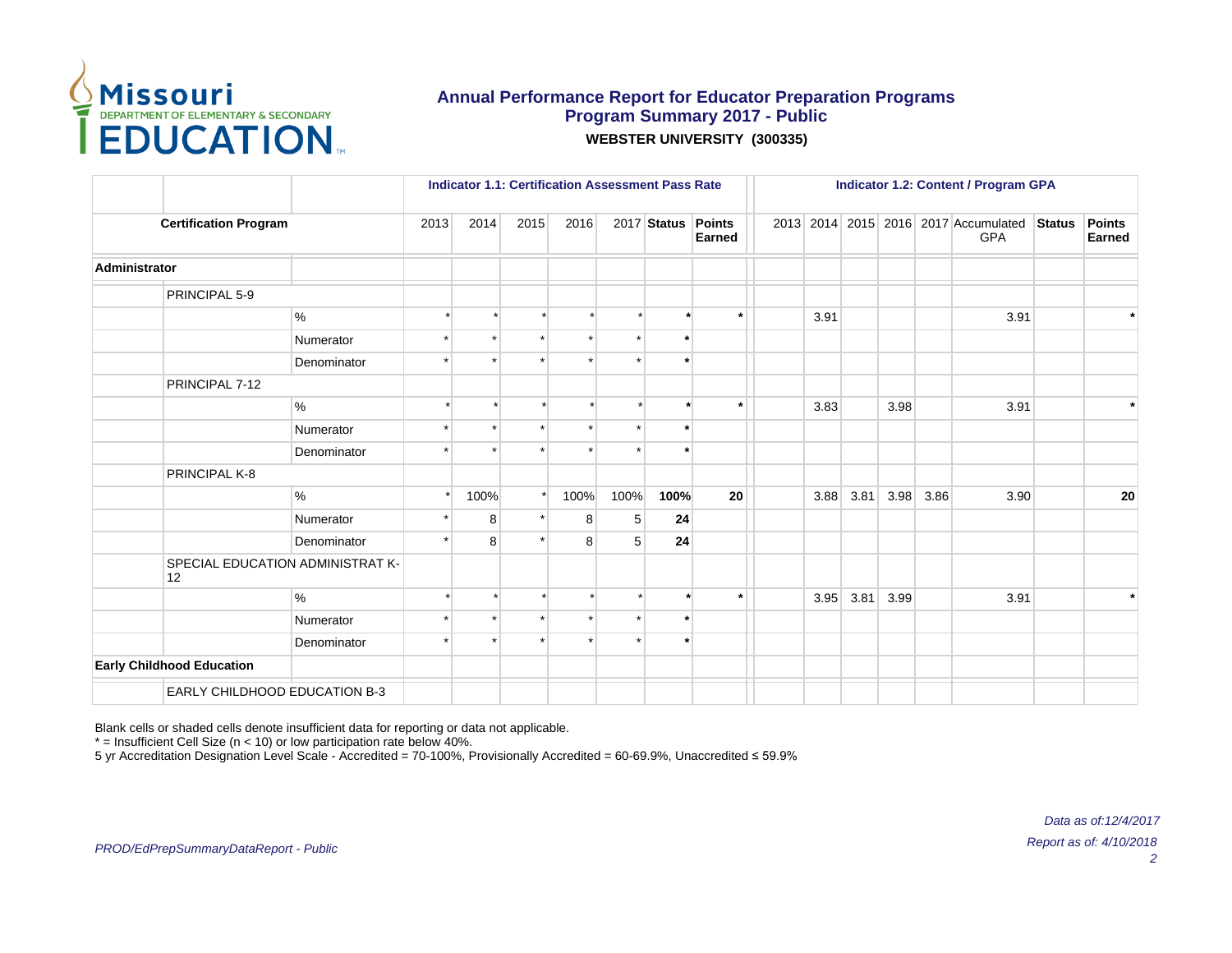

|             |                                 |             |         | <b>Indicator 1.1: Certification Assessment Pass Rate</b> |         |         |         |                    |                 |      |      |      |      |      | <b>Indicator 1.2: Content / Program GPA</b>        |               |                         |
|-------------|---------------------------------|-------------|---------|----------------------------------------------------------|---------|---------|---------|--------------------|-----------------|------|------|------|------|------|----------------------------------------------------|---------------|-------------------------|
|             | <b>Certification Program</b>    |             | 2013    | 2014                                                     | 2015    | 2016    |         | 2017 Status Points | Earned          |      |      |      |      |      | 2013 2014 2015 2016 2017 Accumulated<br><b>GPA</b> | <b>Status</b> | <b>Points</b><br>Earned |
|             |                                 | $\%$        | 100%    | 100%                                                     | 100%    |         | $\star$ | 100%               | 20 <sup>°</sup> |      |      |      |      | 3.45 | 3.45                                               |               | $\star$                 |
|             |                                 | Numerator   | 11      | 14                                                       | 10      | $\star$ |         | 47                 |                 |      |      |      |      |      |                                                    |               |                         |
|             |                                 | Denominator | 11      | 14                                                       | 10      |         |         | 47                 |                 |      |      |      |      |      |                                                    |               |                         |
|             | <b>Elementary Education</b>     |             |         |                                                          |         |         |         |                    |                 |      |      |      |      |      |                                                    |               |                         |
|             | <b>ELEMENTARY EDUCATION 1-6</b> |             |         |                                                          |         |         |         |                    |                 |      |      |      |      |      |                                                    |               |                         |
|             |                                 | %           | 100%    | 94.7%                                                    | 100%    |         |         | 92.9%              | 18              |      |      |      |      | 3.48 | 3.48                                               |               | 18                      |
|             |                                 | Numerator   | 12      | 18                                                       | 11      | $\star$ |         | 52                 |                 |      |      |      |      |      |                                                    |               |                         |
|             |                                 | Denominator | 12      | 19                                                       | 11      | $\star$ |         | 56                 |                 |      |      |      |      |      |                                                    |               |                         |
| Grades K-12 |                                 |             |         |                                                          |         |         |         |                    |                 |      |      |      |      |      |                                                    |               |                         |
|             | ART K-12                        |             |         |                                                          |         |         |         |                    |                 |      |      |      |      |      |                                                    |               |                         |
|             |                                 | $\%$        |         |                                                          |         |         |         | 90.0%              | 18              | 3.78 | 3.57 | 3.63 | 3.76 |      | 3.66                                               |               | 20                      |
|             |                                 | Numerator   |         |                                                          |         |         |         | 9                  |                 |      |      |      |      |      |                                                    |               |                         |
|             |                                 | Denominator | $\star$ |                                                          |         |         |         | 10                 |                 |      |      |      |      |      |                                                    |               |                         |
|             | FRENCH K-12                     |             |         |                                                          |         |         |         |                    |                 |      |      |      |      |      |                                                    |               |                         |
|             |                                 | %           |         |                                                          |         |         |         | $\ddot{}$          | $\star$         | 3.66 |      |      | 3.78 |      | 3.69                                               |               | $\star$                 |
|             |                                 | Numerator   |         |                                                          |         |         |         |                    |                 |      |      |      |      |      |                                                    |               |                         |
|             |                                 | Denominator | $\star$ |                                                          | $\star$ |         |         | $\star$            |                 |      |      |      |      |      |                                                    |               |                         |
|             | MUSIC - INSTRUMENTAL K-12       |             |         |                                                          |         |         |         |                    |                 |      |      |      |      |      |                                                    |               |                         |
|             |                                 | $\%$        |         |                                                          |         |         |         | 100%               | 20              | 3.55 | 3.69 | 3.71 | 3.83 | 3.71 | 3.68                                               |               | 20                      |

Blank cells or shaded cells denote insufficient data for reporting or data not applicable.

 $*$  = Insufficient Cell Size (n < 10) or low participation rate below 40%.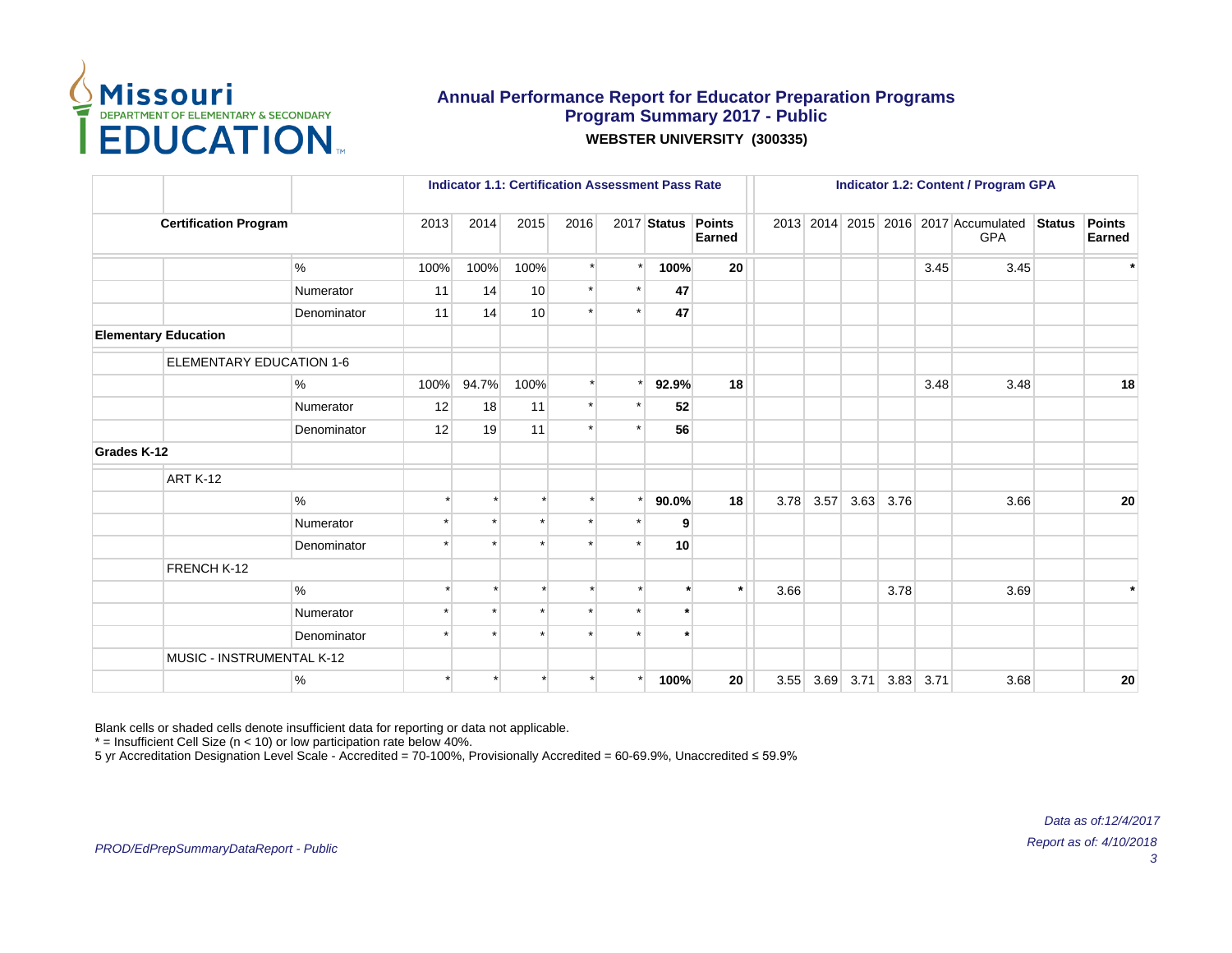

|                                |                            |         |         |          |      |         | <b>Indicator 1.1: Certification Assessment Pass Rate</b> |         |      |      |      |             |      | <b>Indicator 1.2: Content / Program GPA</b>        |               |                         |
|--------------------------------|----------------------------|---------|---------|----------|------|---------|----------------------------------------------------------|---------|------|------|------|-------------|------|----------------------------------------------------|---------------|-------------------------|
| <b>Certification Program</b>   |                            | 2013    | 2014    | 2015     | 2016 |         | 2017 Status Points                                       | Earned  |      |      |      |             |      | 2013 2014 2015 2016 2017 Accumulated<br><b>GPA</b> | <b>Status</b> | <b>Points</b><br>Earned |
|                                | Numerator                  | $\star$ | $\star$ | $\star$  |      | $\star$ | 14                                                       |         |      |      |      |             |      |                                                    |               |                         |
|                                | Denominator                |         |         |          |      |         | 14                                                       |         |      |      |      |             |      |                                                    |               |                         |
| MUSIC - VOCAL K-12             |                            |         |         |          |      |         |                                                          |         |      |      |      |             |      |                                                    |               |                         |
|                                | %                          |         |         |          |      |         | 90.9%                                                    | 18      | 3.77 | 3.31 | 3.42 | 3.95        | 3.97 | 3.70                                               |               | 20                      |
|                                | Numerator                  |         |         |          |      |         | 10                                                       |         |      |      |      |             |      |                                                    |               |                         |
|                                | Denominator                |         |         |          |      |         | 11                                                       |         |      |      |      |             |      |                                                    |               |                         |
| SPANISH K-12                   |                            |         |         |          |      |         |                                                          |         |      |      |      |             |      |                                                    |               |                         |
|                                | %                          |         | 100%    | $^\star$ |      |         |                                                          | $\star$ | 3.73 | 3.81 |      | $3.92$ 3.47 |      | 3.71                                               |               | ${\bf 20}$              |
|                                | Numerator                  |         | 5       |          |      |         | $\star$                                                  |         |      |      |      |             |      |                                                    |               |                         |
|                                | Denominator                |         | 5       |          |      |         |                                                          |         |      |      |      |             |      |                                                    |               |                         |
| <b>Middle School Education</b> |                            |         |         |          |      |         |                                                          |         |      |      |      |             |      |                                                    |               |                         |
|                                | <b>GENERAL SCIENCE 5-9</b> |         |         |          |      |         |                                                          |         |      |      |      |             |      |                                                    |               |                         |
|                                | $\%$                       |         |         |          |      |         |                                                          | $\star$ | 3.65 | 3.01 | 3.30 | 3.48        |      | 3.39                                               |               |                         |
|                                | Numerator                  |         | $\star$ |          |      |         | $\star$                                                  |         |      |      |      |             |      |                                                    |               |                         |
|                                | Denominator                |         |         |          |      |         |                                                          |         |      |      |      |             |      |                                                    |               |                         |
|                                | <b>LANGUAGE ARTS 5-9</b>   |         |         |          |      |         |                                                          |         |      |      |      |             |      |                                                    |               |                         |
|                                | %                          |         |         | $\star$  |      |         |                                                          | $\star$ | 3.46 | 3.91 | 3.59 | 3.42        |      | 3.57                                               |               | $\star$                 |
|                                | Numerator                  |         |         | $\star$  |      |         | $\star$                                                  |         |      |      |      |             |      |                                                    |               |                         |
|                                | Denominator                | ÷       | $\star$ |          |      |         | $\star$                                                  |         |      |      |      |             |      |                                                    |               |                         |
| <b>MATHEMATICS 5-9</b>         |                            |         |         |          |      |         |                                                          |         |      |      |      |             |      |                                                    |               |                         |

Blank cells or shaded cells denote insufficient data for reporting or data not applicable.

 $*$  = Insufficient Cell Size (n < 10) or low participation rate below 40%.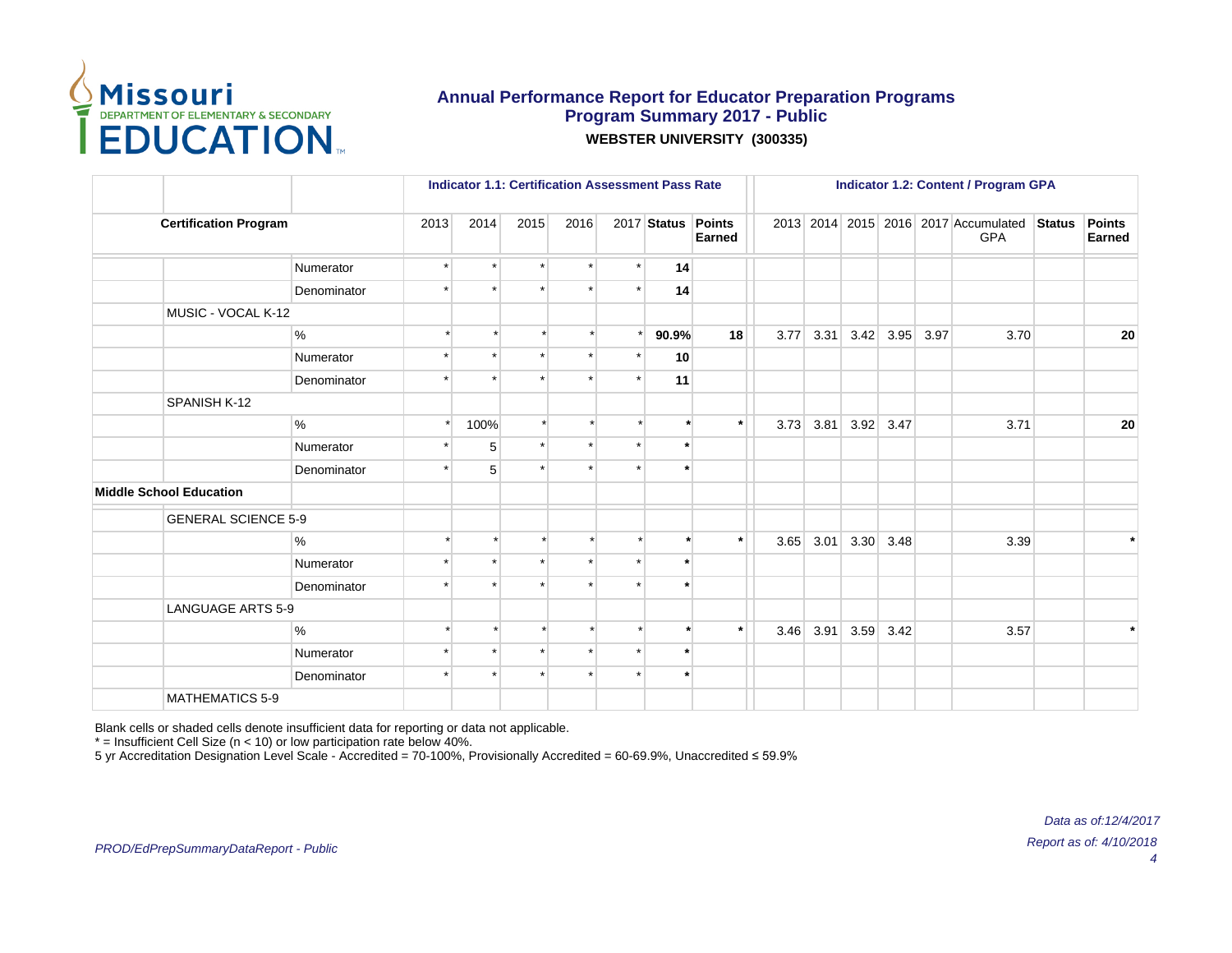

|                              |             |                | <b>Indicator 1.1: Certification Assessment Pass Rate</b> |                      |      |                    |                 |      |      |      |      |      | <b>Indicator 1.2: Content / Program GPA</b>        |               |                         |
|------------------------------|-------------|----------------|----------------------------------------------------------|----------------------|------|--------------------|-----------------|------|------|------|------|------|----------------------------------------------------|---------------|-------------------------|
| <b>Certification Program</b> |             | 2013           | 2014                                                     | 2015                 | 2016 | 2017 Status Points | Earned          |      |      |      |      |      | 2013 2014 2015 2016 2017 Accumulated<br><b>GPA</b> | <b>Status</b> | <b>Points</b><br>Earned |
|                              | $\%$        | $\star$        | $\star$                                                  | $\star$              |      |                    | $\star$         | 3.92 | 3.35 |      | 3.05 | 3.51 | 3.43                                               |               | $\star$                 |
|                              | Numerator   |                |                                                          |                      |      |                    |                 |      |      |      |      |      |                                                    |               |                         |
|                              | Denominator |                |                                                          |                      |      |                    |                 |      |      |      |      |      |                                                    |               |                         |
| SOCIAL SCIENCE 5-9           |             |                |                                                          |                      |      |                    |                 |      |      |      |      |      |                                                    |               |                         |
|                              | $\%$        |                |                                                          | ÷                    |      | $\ddot{}$          | $\star$         | 3.09 | 3.75 | 3.67 | 3.73 |      | 3.62                                               |               | $\star$                 |
|                              | Numerator   | ÷              |                                                          |                      |      | $\star$            |                 |      |      |      |      |      |                                                    |               |                         |
|                              | Denominator |                |                                                          |                      |      |                    |                 |      |      |      |      |      |                                                    |               |                         |
| <b>Secondary Education</b>   |             |                |                                                          |                      |      |                    |                 |      |      |      |      |      |                                                    |               |                         |
| ENGLISH 9-12                 |             |                |                                                          |                      |      |                    |                 |      |      |      |      |      |                                                    |               |                         |
|                              | $\%$        | 92.9%          | 100%                                                     | $\star$              |      | 91.2%              | 18              | 3.60 | 3.49 | 3.67 | 3.37 | 3.58 | 3.55                                               |               | 18                      |
|                              | Numerator   | 13             | 8                                                        | $\ddot{\phantom{1}}$ |      | 31                 |                 |      |      |      |      |      |                                                    |               |                         |
|                              | Denominator | 14             | 8                                                        |                      |      | 34                 |                 |      |      |      |      |      |                                                    |               |                         |
| <b>MATHEMATICS 9-12</b>      |             |                |                                                          |                      |      |                    |                 |      |      |      |      |      |                                                    |               |                         |
|                              | $\%$        | 87.5%          | $\star$                                                  |                      |      | 93.8%              | 18              | 3.74 | 3.18 | 3.67 | 3.59 | 3.45 | 3.61                                               |               | 20                      |
|                              | Numerator   | $\overline{7}$ |                                                          |                      |      | 15                 |                 |      |      |      |      |      |                                                    |               |                         |
|                              | Denominator | 8              | $\star$                                                  |                      |      | 16                 |                 |      |      |      |      |      |                                                    |               |                         |
| SOCIAL SCIENCE 9-12          |             |                |                                                          |                      |      |                    |                 |      |      |      |      |      |                                                    |               |                         |
|                              | $\%$        | 100%           | 87.5%                                                    | $\star$              |      | 95.8%              | 20 <sup>1</sup> | 3.54 | 3.41 | 3.30 | 3.31 | 3.36 | 3.43                                               |               | 18                      |
|                              | Numerator   | 11             | $\overline{7}$                                           | $\star$              |      | 23                 |                 |      |      |      |      |      |                                                    |               |                         |
|                              | Denominator | 11             | 8                                                        |                      |      | 24                 |                 |      |      |      |      |      |                                                    |               |                         |

Blank cells or shaded cells denote insufficient data for reporting or data not applicable.

 $*$  = Insufficient Cell Size (n < 10) or low participation rate below 40%.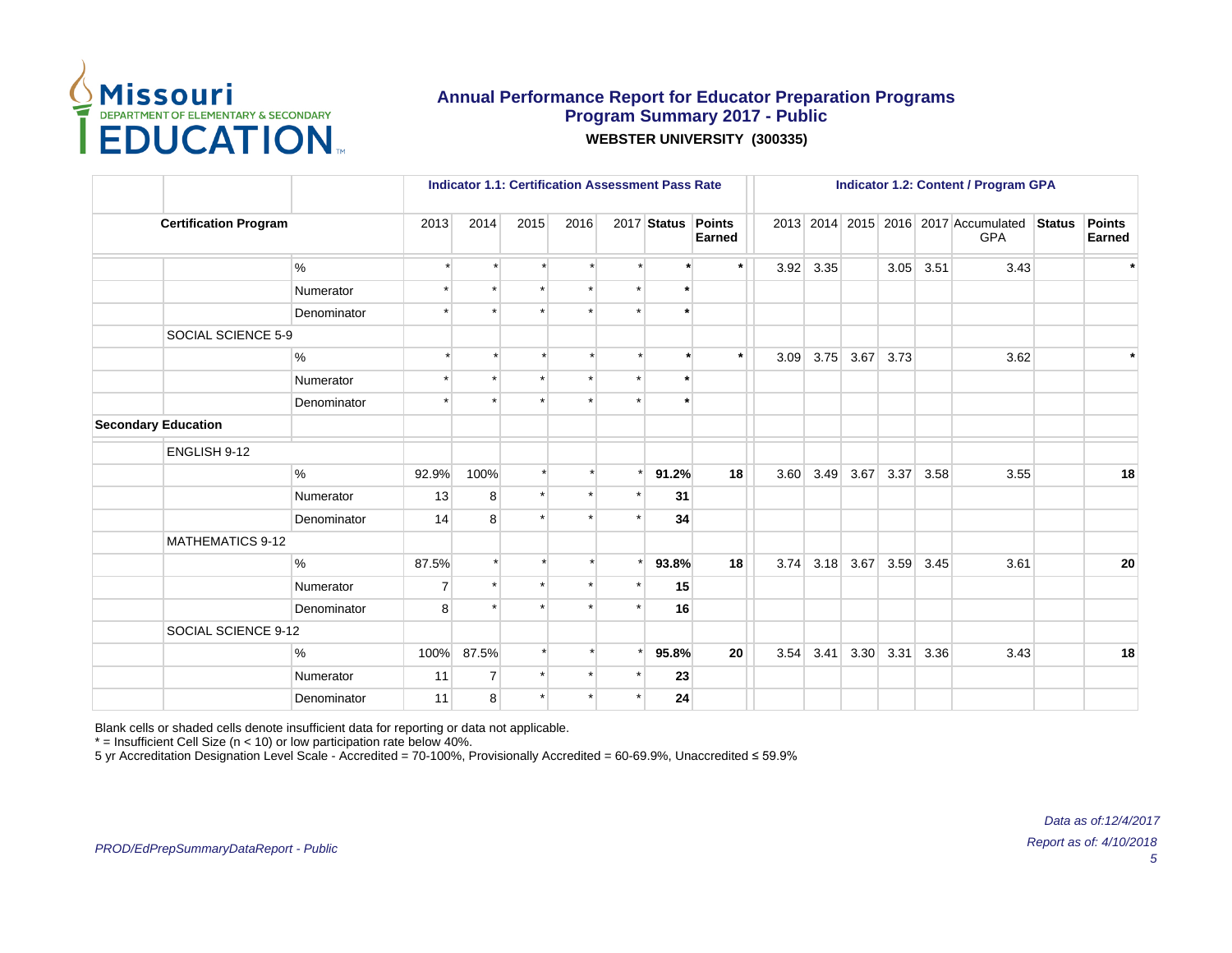

|                          |                                      |               |      | <b>Indicator 1.1: Certification Assessment Pass Rate</b> |      |       |                |                    |        |      |      | <b>Indicator 1.2: Content / Program GPA</b> |      |                                                    |               |                         |
|--------------------------|--------------------------------------|---------------|------|----------------------------------------------------------|------|-------|----------------|--------------------|--------|------|------|---------------------------------------------|------|----------------------------------------------------|---------------|-------------------------|
|                          | <b>Certification Program</b>         |               | 2013 | 2014                                                     | 2015 | 2016  |                | 2017 Status Points | Earned |      |      |                                             |      | 2013 2014 2015 2016 2017 Accumulated<br><b>GPA</b> | <b>Status</b> | <b>Points</b><br>Earned |
|                          | UNIFIED SCIENCE: BIOLOGY 9-12        |               |      |                                                          |      |       |                |                    |        |      |      |                                             |      |                                                    |               |                         |
|                          |                                      | %             |      |                                                          |      |       |                | $\ddot{}$          | $\ast$ | 3.32 | 3.47 | 3.43                                        |      | 3.43                                               |               | $\ddot{\phantom{1}}$    |
|                          |                                      | Numerator     |      |                                                          |      |       |                | $\star$            |        |      |      |                                             |      |                                                    |               |                         |
|                          |                                      | Denominator   |      |                                                          |      |       |                | $\ddot{}$          |        |      |      |                                             |      |                                                    |               |                         |
| <b>Special Education</b> |                                      |               |      |                                                          |      |       |                |                    |        |      |      |                                             |      |                                                    |               |                         |
|                          | MILD/MOD CROSS CATEGORICAL K-12      |               |      |                                                          |      |       |                |                    |        |      |      |                                             |      |                                                    |               |                         |
|                          |                                      | %             | 100% | 100%                                                     | 100% | 83.3% | 87.5%          | 96.0%              | 20     |      |      |                                             | 3.57 | 3.57                                               |               |                         |
|                          |                                      | Numerator     | 13   | 9                                                        | 14   | 5     | $\overline{7}$ | 48                 |        |      |      |                                             |      |                                                    |               |                         |
|                          |                                      | Denominator   | 13   | 9                                                        | 14   | 6     | 8              | 50                 |        |      |      |                                             |      |                                                    |               |                         |
|                          | SEVERE DEVELOPMENT DISABLED B-<br>12 |               |      |                                                          |      |       |                |                    |        |      |      |                                             |      |                                                    |               |                         |
|                          |                                      | $\%$          |      |                                                          |      |       |                |                    |        |      |      |                                             |      |                                                    |               |                         |
|                          |                                      | Numerator     |      |                                                          |      |       |                |                    |        |      |      |                                             |      |                                                    |               |                         |
|                          |                                      | Denominator   |      |                                                          |      |       |                |                    |        |      |      |                                             |      |                                                    |               |                         |
| <b>Specialist Areas</b>  |                                      |               |      |                                                          |      |       |                |                    |        |      |      |                                             |      |                                                    |               |                         |
|                          | ENG FOR SPEAK OTH LANGUAGES K-<br>12 |               |      |                                                          |      |       |                |                    |        |      |      |                                             |      |                                                    |               |                         |
|                          |                                      | $\frac{9}{6}$ |      |                                                          |      |       |                |                    |        |      |      |                                             |      |                                                    |               |                         |
|                          |                                      | Numerator     |      |                                                          |      |       |                |                    |        |      |      |                                             |      |                                                    |               |                         |
|                          |                                      | Denominator   |      |                                                          |      |       |                |                    |        |      |      |                                             |      |                                                    |               |                         |

Blank cells or shaded cells denote insufficient data for reporting or data not applicable.

 $*$  = Insufficient Cell Size (n < 10) or low participation rate below 40%.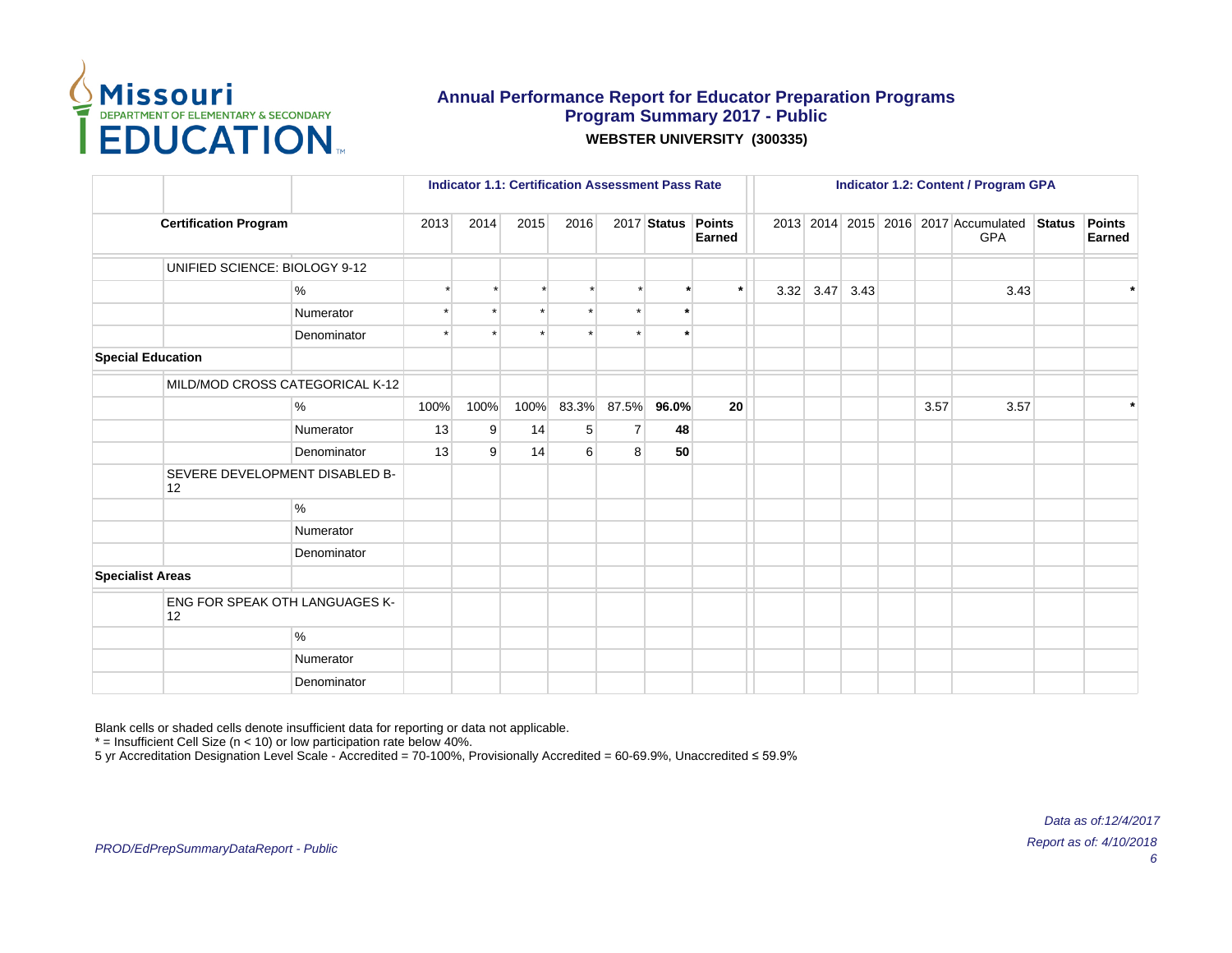

|                         |                              |             |      | <b>Indicator 1.1: Certification Assessment Pass Rate</b> |      |      |         |                              |  |  | <b>Indicator 1.2: Content / Program GPA</b>        |               |                                |
|-------------------------|------------------------------|-------------|------|----------------------------------------------------------|------|------|---------|------------------------------|--|--|----------------------------------------------------|---------------|--------------------------------|
|                         | <b>Certification Program</b> |             | 2013 | 2014                                                     | 2015 | 2016 |         | 2017 Status Points<br>Earned |  |  | 2013 2014 2015 2016 2017 Accumulated<br><b>GPA</b> | <b>Status</b> | <b>Points</b><br><b>Earned</b> |
|                         | <b>GIFTED EDUCATION K-12</b> |             |      |                                                          |      |      |         |                              |  |  |                                                    |               |                                |
|                         |                              | %           |      |                                                          |      |      |         |                              |  |  |                                                    |               |                                |
|                         |                              | Numerator   |      |                                                          |      |      |         |                              |  |  |                                                    |               |                                |
|                         |                              | Denominator |      |                                                          |      |      |         |                              |  |  |                                                    |               |                                |
|                         | SPECIAL READING K-12         |             |      |                                                          |      |      |         |                              |  |  |                                                    |               |                                |
|                         |                              | %           |      |                                                          |      |      |         |                              |  |  |                                                    |               |                                |
|                         |                              | Numerator   |      |                                                          |      |      |         |                              |  |  |                                                    |               |                                |
|                         |                              | Denominator |      |                                                          |      |      |         |                              |  |  |                                                    |               |                                |
| <b>Student Services</b> |                              |             |      |                                                          |      |      |         |                              |  |  |                                                    |               |                                |
|                         | SCHOOL PSYCHOLOGIST K-12     |             |      |                                                          |      |      |         |                              |  |  |                                                    |               |                                |
|                         |                              | $\%$        |      |                                                          |      |      |         |                              |  |  |                                                    |               |                                |
|                         |                              | Numerator   |      |                                                          |      |      | $\star$ |                              |  |  |                                                    |               |                                |
|                         |                              | Denominator |      |                                                          |      |      | $\star$ |                              |  |  |                                                    |               |                                |

Blank cells or shaded cells denote insufficient data for reporting or data not applicable.

 $*$  = Insufficient Cell Size (n < 10) or low participation rate below 40%.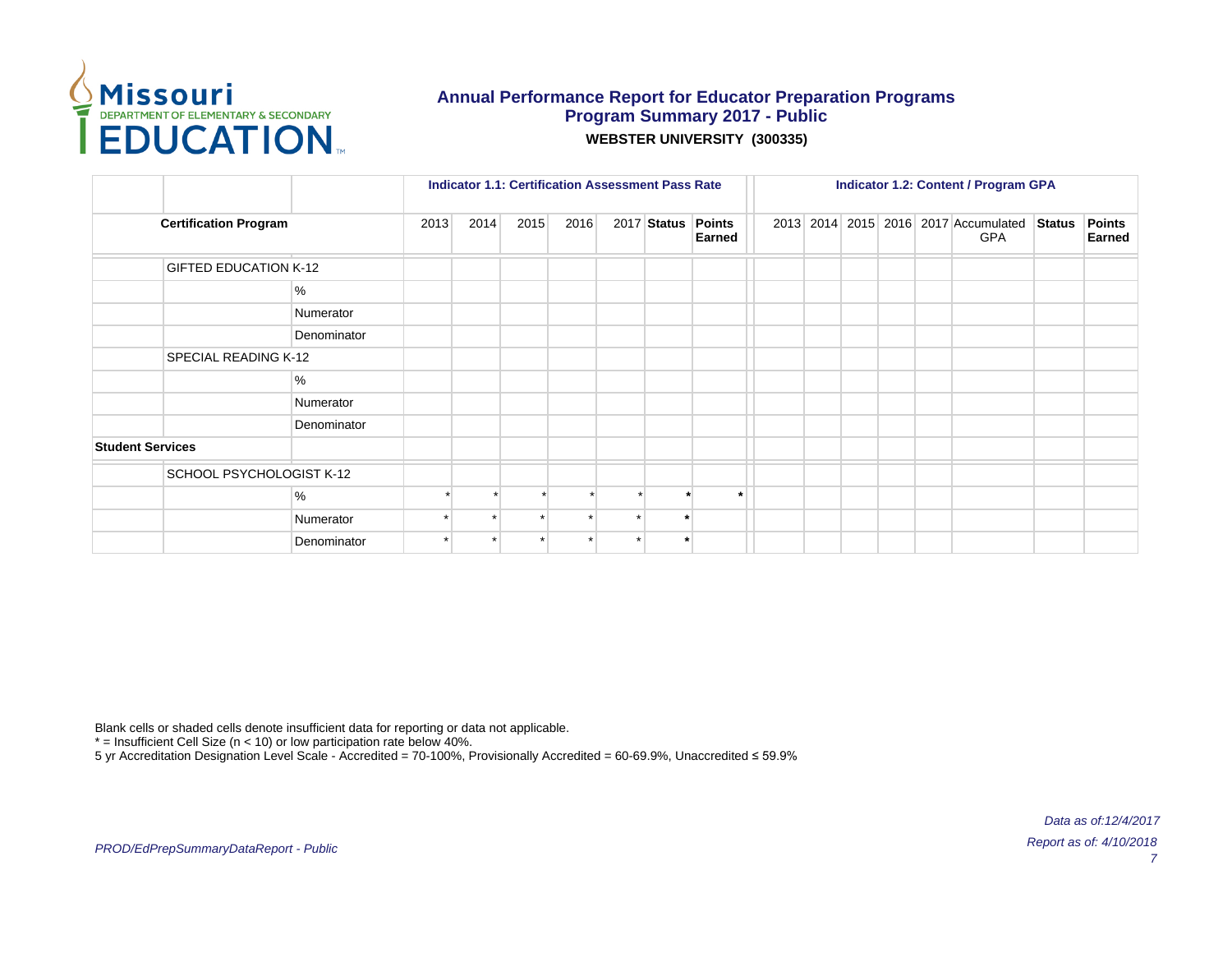

|                                               |               |       |       |                                            | <b>Indicator 3.1: MEES</b>           |       |       |                                            |                                      |
|-----------------------------------------------|---------------|-------|-------|--------------------------------------------|--------------------------------------|-------|-------|--------------------------------------------|--------------------------------------|
|                                               |               |       |       | <b>Cooperating</b><br><b>Teacher</b>       |                                      |       |       | Program<br><b>Supervisor</b>               |                                      |
| <b>Certification Program</b>                  |               | 2016  | 2017  | <b>CT</b><br><b>Accumulated</b><br>Average | <b>CT</b><br><b>Points</b><br>Earned | 2016  | 2017  | <b>PS</b><br><b>Accumulated</b><br>Average | <b>PS</b><br><b>Points</b><br>Earned |
| Administrator                                 |               |       |       |                                            |                                      |       |       |                                            |                                      |
| PRINCIPAL 5-9                                 |               |       |       |                                            |                                      |       |       |                                            |                                      |
|                                               | Average Score |       |       |                                            |                                      |       |       |                                            |                                      |
| PRINCIPAL 7-12                                |               |       |       |                                            |                                      |       |       |                                            |                                      |
|                                               | Average Score |       |       |                                            |                                      |       |       |                                            |                                      |
| PRINCIPAL K-8                                 |               |       |       |                                            |                                      |       |       |                                            |                                      |
|                                               | Average Score |       |       |                                            |                                      |       |       |                                            |                                      |
| <b>SPECIAL EDUCATION ADMINISTRAT K-</b><br>12 |               |       |       |                                            |                                      |       |       |                                            |                                      |
|                                               | Average Score |       |       |                                            |                                      |       |       |                                            |                                      |
| <b>Early Childhood Education</b>              |               |       |       |                                            |                                      |       |       |                                            |                                      |
| EARLY CHILDHOOD EDUCATION B-3                 |               |       |       |                                            |                                      |       |       |                                            |                                      |
|                                               | Average Score | 10.00 | 11.75 | 10.50                                      | 9 <sup>1</sup>                       | 10.10 | 10.00 | 10.07                                      | 9                                    |
| <b>Elementary Education</b>                   |               |       |       |                                            |                                      |       |       |                                            |                                      |

Blank cells or shaded cells denote insufficient data for reporting or data not applicable.

 $*$  = Insufficient Cell Size (n < 10) or low participation rate below 40%.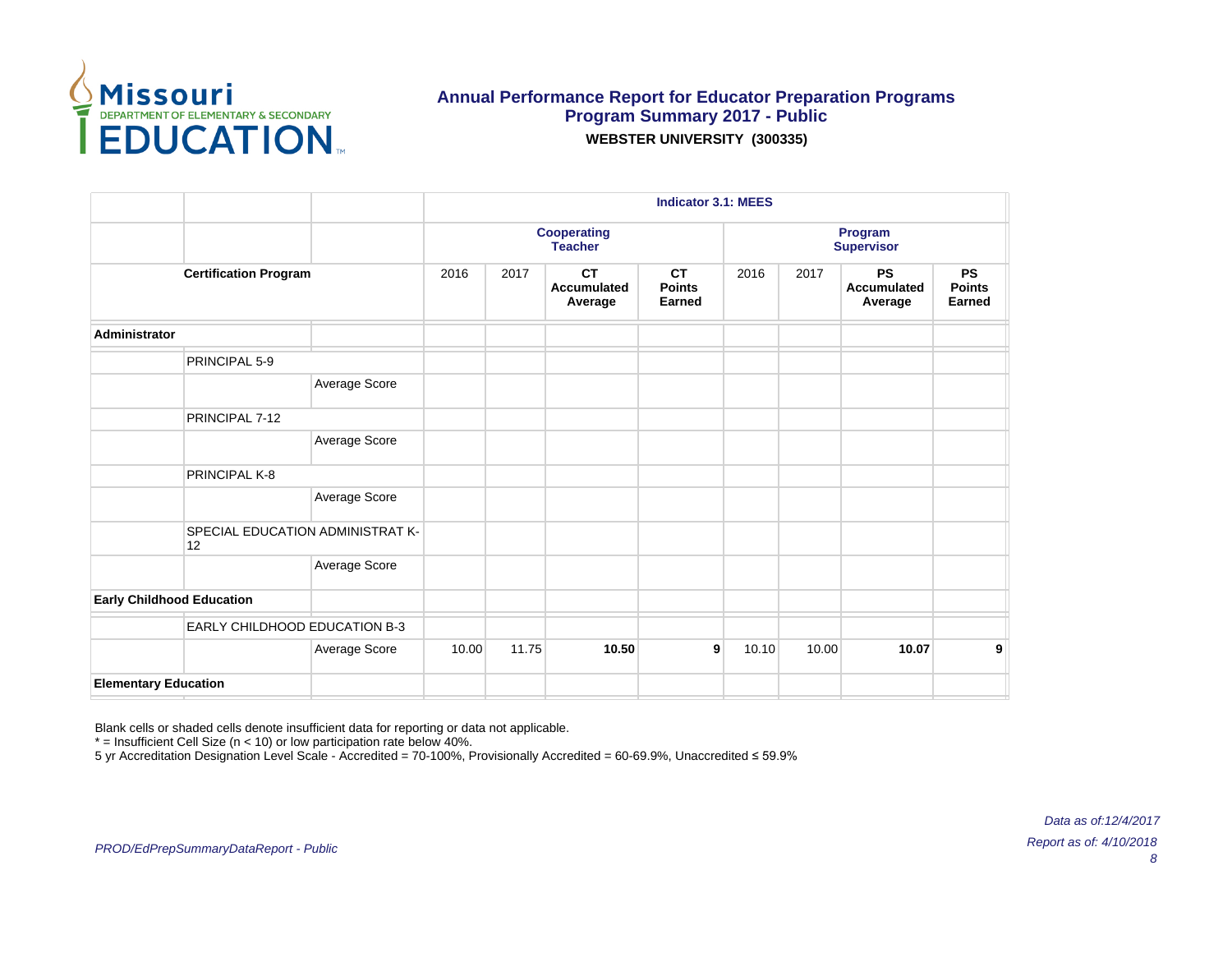

|                                 |               |       |       |                                            | <b>Indicator 3.1: MEES</b>           |       |       |                                            |                                      |
|---------------------------------|---------------|-------|-------|--------------------------------------------|--------------------------------------|-------|-------|--------------------------------------------|--------------------------------------|
|                                 |               |       |       | <b>Cooperating</b><br><b>Teacher</b>       |                                      |       |       | Program<br><b>Supervisor</b>               |                                      |
| <b>Certification Program</b>    |               | 2016  | 2017  | <b>CT</b><br><b>Accumulated</b><br>Average | <b>CT</b><br><b>Points</b><br>Earned | 2016  | 2017  | <b>PS</b><br><b>Accumulated</b><br>Average | <b>PS</b><br><b>Points</b><br>Earned |
| <b>ELEMENTARY EDUCATION 1-6</b> |               |       |       |                                            |                                      |       |       |                                            |                                      |
|                                 | Average Score | 10.38 | 9.40  | 9.83                                       | 8                                    | 8.88  | 8.90  | 8.89                                       | $\overline{7}$                       |
| Grades K-12                     |               |       |       |                                            |                                      |       |       |                                            |                                      |
| <b>ART K-12</b>                 |               |       |       |                                            |                                      |       |       |                                            |                                      |
|                                 | Average Score | 11.50 |       | 11.50                                      | $\star$                              | 10.50 |       | 10.50                                      | $\star$                              |
| FRENCH K-12                     |               |       |       |                                            |                                      |       |       |                                            |                                      |
|                                 | Average Score | 11.00 |       | 11.00                                      | $\ast$                               | 9.00  |       | 9.00                                       | $\star$                              |
| MUSIC - INSTRUMENTAL K-12       |               |       |       |                                            |                                      |       |       |                                            |                                      |
|                                 | Average Score | 10.00 | 8.75  | 9.17                                       | $\star$                              | 12.00 | 9.75  | 10.50                                      | $\star$                              |
| MUSIC - VOCAL K-12              |               |       |       |                                            |                                      |       |       |                                            |                                      |
|                                 | Average Score | 10.25 | 10.00 | 10.20                                      | $\star$                              | 9.50  | 12.00 | 10.00                                      | $\star$                              |
| SPANISH K-12                    |               |       |       |                                            |                                      |       |       |                                            |                                      |
|                                 | Average Score | 10.00 |       | 10.00                                      | $\star$                              | 10.67 |       | 10.67                                      | $\star$                              |
| <b>Middle School Education</b>  |               |       |       |                                            |                                      |       |       |                                            |                                      |

Blank cells or shaded cells denote insufficient data for reporting or data not applicable.

 $*$  = Insufficient Cell Size (n < 10) or low participation rate below 40%.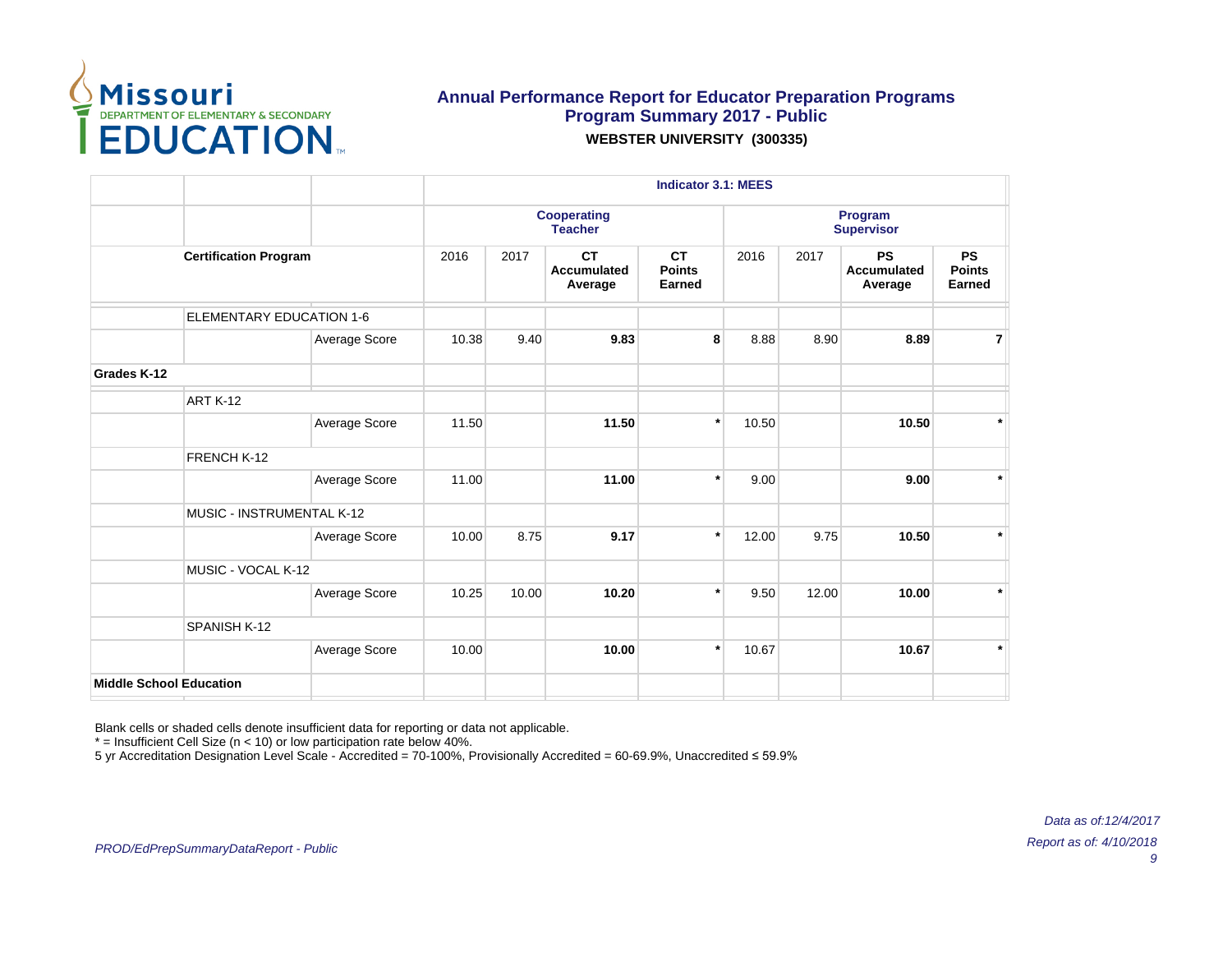

|                            |                              |               |       |       |                                            | <b>Indicator 3.1: MEES</b>           |       |       |                                            |                                      |
|----------------------------|------------------------------|---------------|-------|-------|--------------------------------------------|--------------------------------------|-------|-------|--------------------------------------------|--------------------------------------|
|                            |                              |               |       |       | <b>Cooperating</b><br><b>Teacher</b>       |                                      |       |       | Program<br><b>Supervisor</b>               |                                      |
|                            | <b>Certification Program</b> |               | 2016  | 2017  | <b>CT</b><br><b>Accumulated</b><br>Average | <b>CT</b><br><b>Points</b><br>Earned | 2016  | 2017  | <b>PS</b><br><b>Accumulated</b><br>Average | <b>PS</b><br><b>Points</b><br>Earned |
|                            | <b>GENERAL SCIENCE 5-9</b>   |               |       |       |                                            |                                      |       |       |                                            |                                      |
|                            |                              | Average Score | 8.00  |       | 8.00                                       | $\star$                              | 7.00  |       | 7.00                                       | $\star$                              |
|                            | <b>LANGUAGE ARTS 5-9</b>     |               |       |       |                                            |                                      |       |       |                                            |                                      |
|                            |                              | Average Score | 10.67 |       | 10.67                                      | $\star$                              | 11.33 |       | 11.33                                      | $\star$                              |
|                            | <b>MATHEMATICS 5-9</b>       |               |       |       |                                            |                                      |       |       |                                            |                                      |
|                            |                              | Average Score | 6.00  | 11.50 | 9.67                                       | $\star$                              | 8.00  | 9.00  | 8.67                                       | $\star$                              |
|                            | SOCIAL SCIENCE 5-9           |               |       |       |                                            |                                      |       |       |                                            |                                      |
|                            |                              | Average Score | 7.50  |       | 7.50                                       | $\star$                              | 8.50  |       | 8.50                                       | $\star$                              |
| <b>Secondary Education</b> |                              |               |       |       |                                            |                                      |       |       |                                            |                                      |
|                            | ENGLISH 9-12                 |               |       |       |                                            |                                      |       |       |                                            |                                      |
|                            |                              | Average Score | 7.00  | 10.60 | 9.00                                       | $\star$                              | 8.80  | 11.20 | 10.00                                      | 9                                    |
|                            | <b>MATHEMATICS 9-12</b>      |               |       |       |                                            |                                      |       |       |                                            |                                      |
|                            |                              | Average Score | 12.00 | 6.00  | 9.00                                       | $\star$                              | 8.50  | 8.00  | 8.25                                       | $\star$                              |
|                            | SOCIAL SCIENCE 9-12          |               |       |       |                                            |                                      |       |       |                                            |                                      |

Blank cells or shaded cells denote insufficient data for reporting or data not applicable.

 $*$  = Insufficient Cell Size (n < 10) or low participation rate below 40%.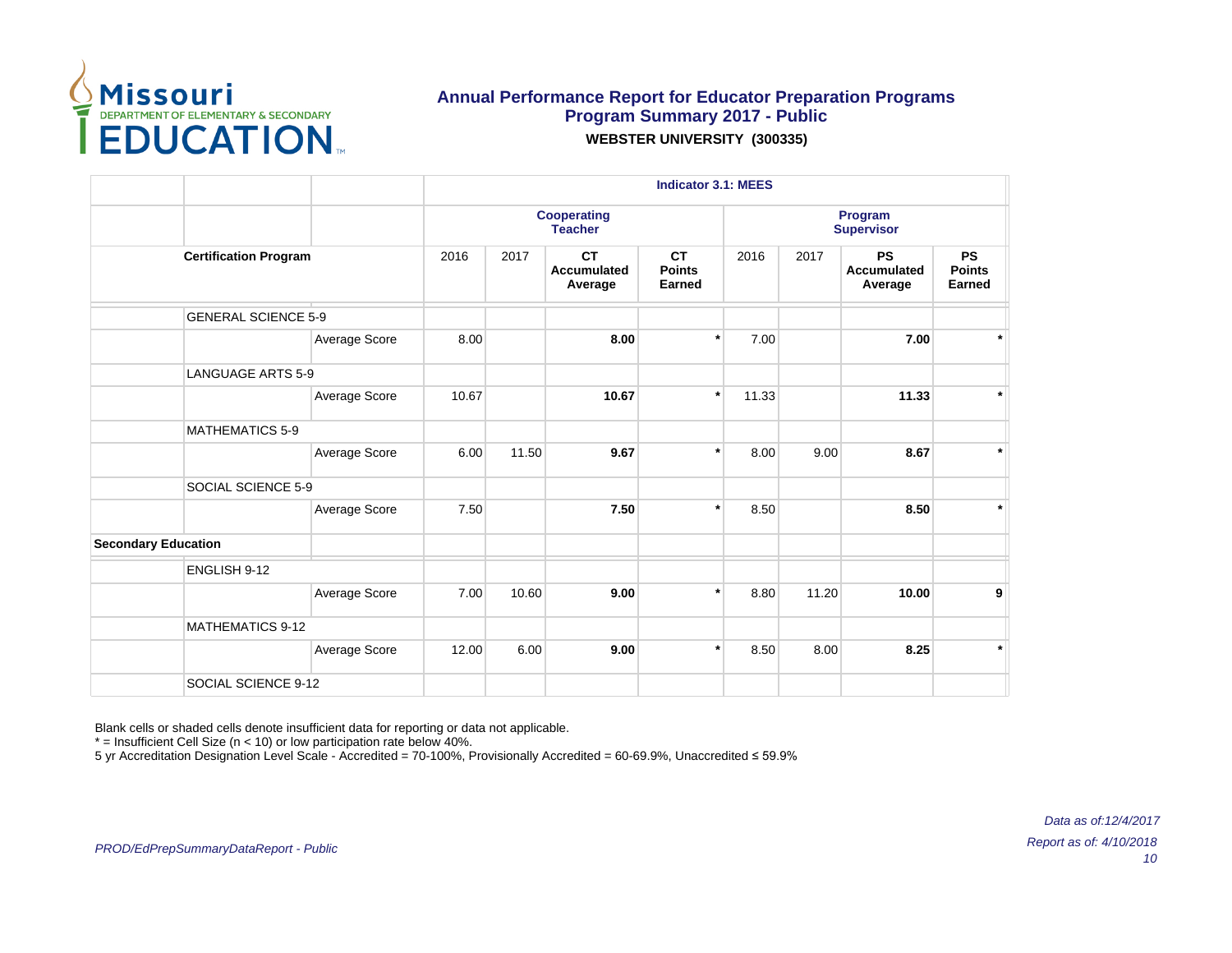

|                          |                                             |               |      |       |                                            | <b>Indicator 3.1: MEES</b>           |      |      |                                            |                                      |
|--------------------------|---------------------------------------------|---------------|------|-------|--------------------------------------------|--------------------------------------|------|------|--------------------------------------------|--------------------------------------|
|                          |                                             |               |      |       | <b>Cooperating</b><br><b>Teacher</b>       |                                      |      |      | Program<br><b>Supervisor</b>               |                                      |
|                          | <b>Certification Program</b>                |               | 2016 | 2017  | <b>CT</b><br><b>Accumulated</b><br>Average | <b>CT</b><br><b>Points</b><br>Earned | 2016 | 2017 | <b>PS</b><br><b>Accumulated</b><br>Average | <b>PS</b><br><b>Points</b><br>Earned |
|                          |                                             | Average Score | 7.00 | 11.33 | 8.86                                       | $\ast$                               | 7.00 | 8.33 | 7.57                                       |                                      |
|                          | UNIFIED SCIENCE: BIOLOGY 9-12               |               |      |       |                                            |                                      |      |      |                                            |                                      |
|                          |                                             | Average Score |      |       |                                            |                                      |      |      |                                            |                                      |
| <b>Special Education</b> |                                             |               |      |       |                                            |                                      |      |      |                                            |                                      |
|                          | MILD/MOD CROSS CATEGORICAL K-12             |               |      |       |                                            |                                      |      |      |                                            |                                      |
|                          |                                             | Average Score | 9.80 | 11.17 | 10.55                                      | 9                                    | 9.71 | 9.33 | 9.50                                       | 8                                    |
|                          | SEVERE DEVELOPMENT DISABLED B-<br>12        |               |      |       |                                            |                                      |      |      |                                            |                                      |
|                          |                                             | Average Score |      |       |                                            |                                      |      |      |                                            |                                      |
| <b>Specialist Areas</b>  |                                             |               |      |       |                                            |                                      |      |      |                                            |                                      |
|                          | <b>ENG FOR SPEAK OTH LANGUAGES K-</b><br>12 |               |      |       |                                            |                                      |      |      |                                            |                                      |
|                          |                                             | Average Score |      |       |                                            |                                      |      |      |                                            |                                      |
|                          | <b>GIFTED EDUCATION K-12</b>                |               |      |       |                                            |                                      |      |      |                                            |                                      |
|                          |                                             | Average Score |      |       |                                            |                                      |      |      |                                            |                                      |

Blank cells or shaded cells denote insufficient data for reporting or data not applicable.

 $*$  = Insufficient Cell Size (n < 10) or low participation rate below 40%.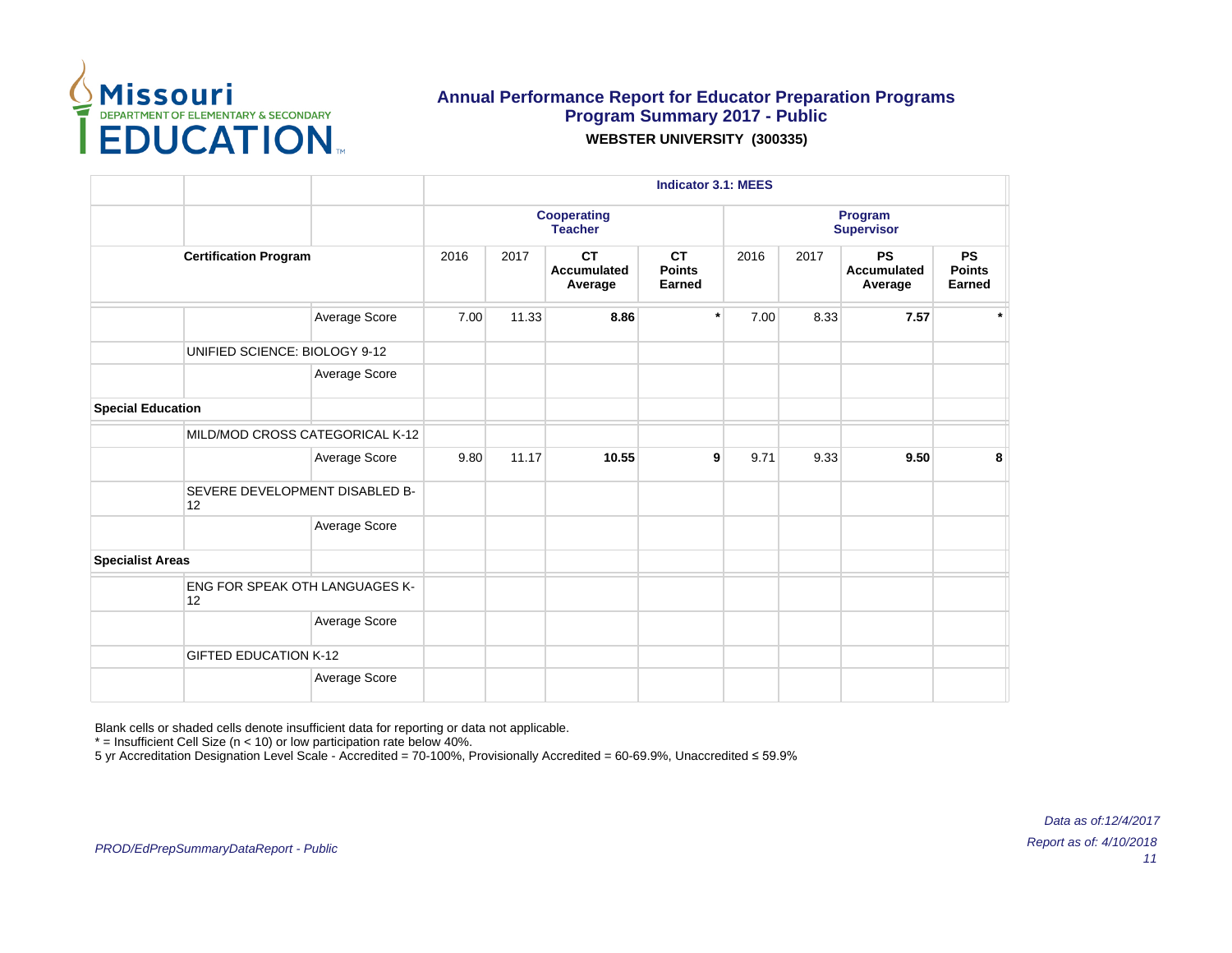

|                         |                              |               | <b>Indicator 3.1: MEES</b><br><b>Cooperating</b><br>Program<br><b>Teacher</b><br><b>Supervisor</b><br>2016<br><b>CT</b><br>2016<br><b>PS</b><br>2017<br><b>CT</b><br>2017<br><b>Points</b><br>Accumulated<br><b>Accumulated</b><br><b>Earned</b><br>Earned<br>Average<br>Average |  |  |  |  |  |  |
|-------------------------|------------------------------|---------------|----------------------------------------------------------------------------------------------------------------------------------------------------------------------------------------------------------------------------------------------------------------------------------|--|--|--|--|--|--|
|                         | <b>Certification Program</b> |               |                                                                                                                                                                                                                                                                                  |  |  |  |  |  |  |
|                         | <b>SPECIAL READING K-12</b>  |               |                                                                                                                                                                                                                                                                                  |  |  |  |  |  |  |
|                         |                              | Average Score |                                                                                                                                                                                                                                                                                  |  |  |  |  |  |  |
| <b>Student Services</b> |                              |               |                                                                                                                                                                                                                                                                                  |  |  |  |  |  |  |
|                         | SCHOOL PSYCHOLOGIST K-12     |               |                                                                                                                                                                                                                                                                                  |  |  |  |  |  |  |
|                         |                              | Average Score |                                                                                                                                                                                                                                                                                  |  |  |  |  |  |  |

Blank cells or shaded cells denote insufficient data for reporting or data not applicable.

 $*$  = Insufficient Cell Size (n < 10) or low participation rate below 40%.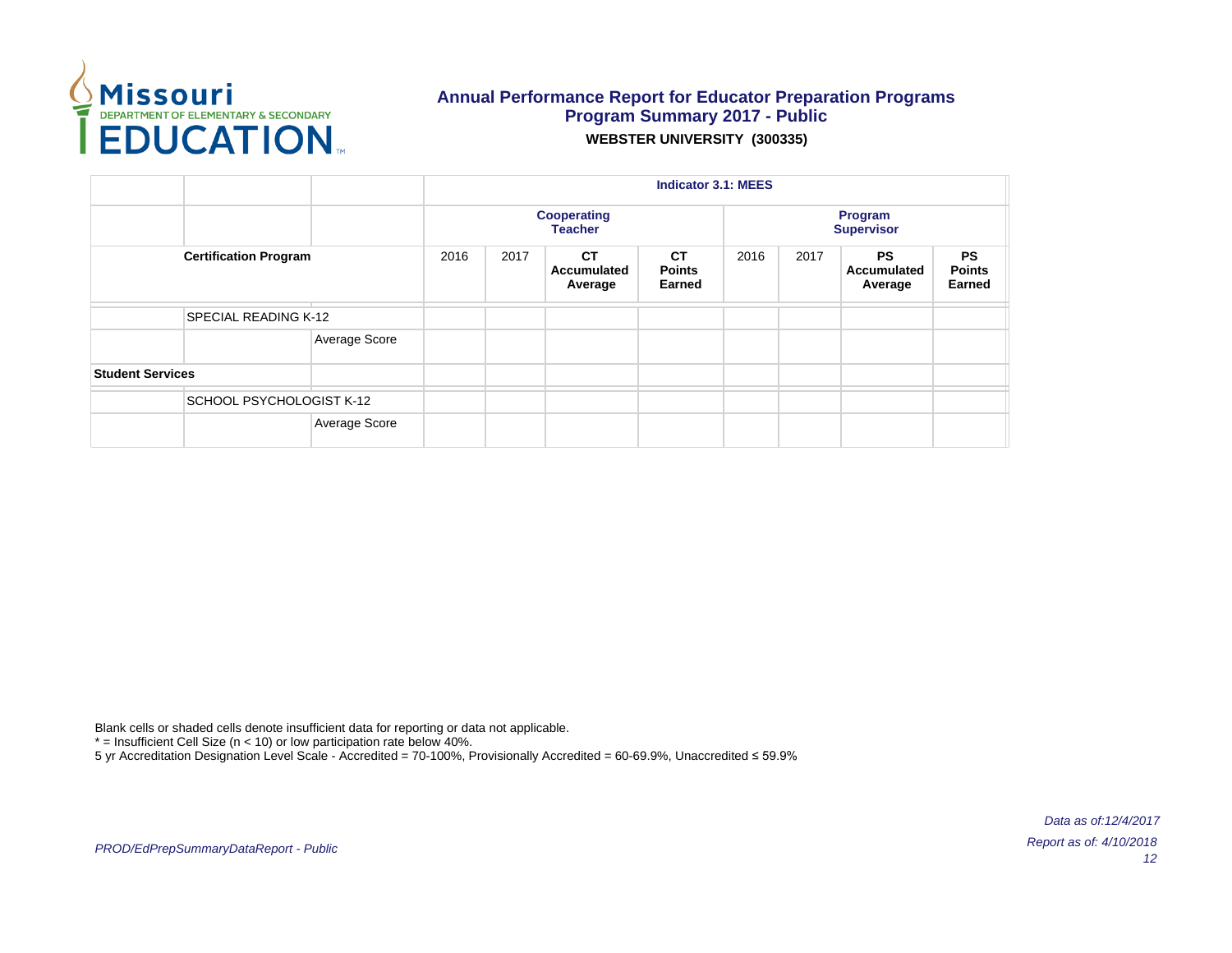

|                                        |             |         |         |           | <b>Indicator 3.2: Missouri Performance Assessments</b> |              |      |               |                         |
|----------------------------------------|-------------|---------|---------|-----------|--------------------------------------------------------|--------------|------|---------------|-------------------------|
|                                        |             |         | MoSLPA  | - (video) | MoPTA-V MoPTA-NV -<br>(non-video)                      | MoSCPA MoLPA |      |               |                         |
| <b>Certification Program</b>           |             | 2016    | 2017    | 2017      | 2017                                                   | 2017         | 2017 | <b>Status</b> | <b>Points</b><br>Earned |
| Administrator                          |             |         |         |           |                                                        |              |      |               |                         |
| PRINCIPAL 5-9                          |             |         |         |           |                                                        |              |      |               |                         |
|                                        | %           |         |         |           |                                                        |              |      |               |                         |
|                                        | Numerator   |         |         |           |                                                        |              |      |               |                         |
|                                        | Denominator |         |         |           |                                                        |              |      |               |                         |
| PRINCIPAL 7-12                         |             |         |         |           |                                                        |              |      |               |                         |
|                                        | $\%$        | $\star$ |         |           |                                                        |              |      |               | $\star$                 |
|                                        | Numerator   | $\star$ |         |           |                                                        |              |      |               |                         |
|                                        | Denominator | $\star$ |         |           |                                                        |              |      | $\ast$        |                         |
| PRINCIPAL K-8                          |             |         |         |           |                                                        |              |      |               |                         |
|                                        | %           | $\star$ | $\star$ |           |                                                        |              |      |               | $\star$                 |
|                                        | Numerator   | $\star$ | $\star$ |           |                                                        |              |      |               |                         |
|                                        | Denominator | $\star$ | $\star$ |           |                                                        |              |      | $\star$       |                         |
| SPECIAL EDUCATION ADMINISTRAT K-<br>12 |             |         |         |           |                                                        |              |      |               |                         |
|                                        | %           | $\star$ |         |           |                                                        |              |      | $\star$       | $\star$                 |
|                                        | Numerator   | $\star$ |         |           |                                                        |              |      |               |                         |
|                                        | Denominator | $\star$ |         |           |                                                        |              |      |               |                         |

Blank cells or shaded cells denote insufficient data for reporting or data not applicable.

 $*$  = Insufficient Cell Size (n < 10) or low participation rate below 40%.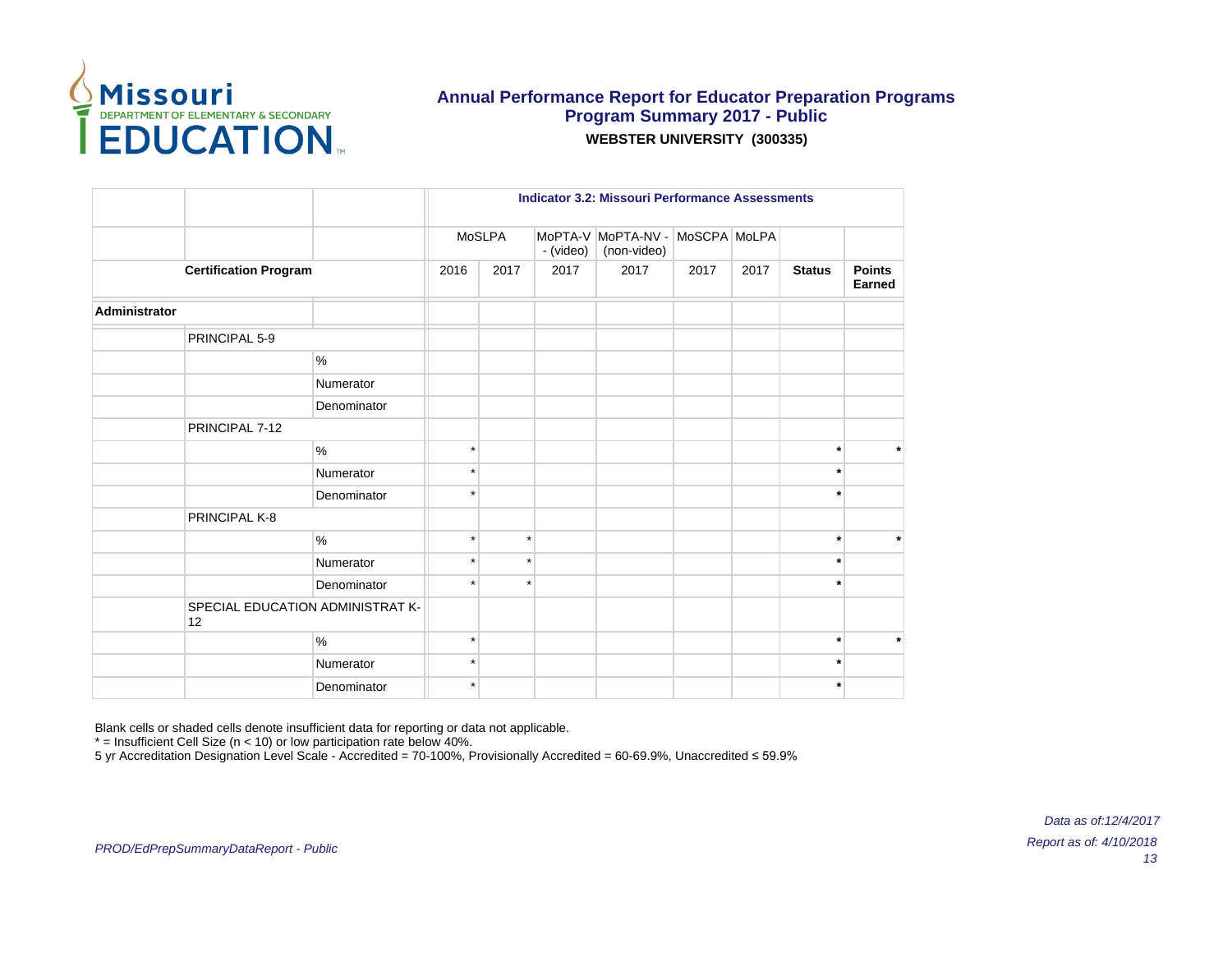

|                                  |                                      |             | <b>Indicator 3.2: Missouri Performance Assessments</b> |        |           |                                                |      |      |               |                         |
|----------------------------------|--------------------------------------|-------------|--------------------------------------------------------|--------|-----------|------------------------------------------------|------|------|---------------|-------------------------|
|                                  |                                      |             |                                                        | MoSLPA | - (video) | MoPTA-V MoPTA-NV - MoSCPA MoLPA<br>(non-video) |      |      |               |                         |
|                                  | <b>Certification Program</b>         |             | 2016                                                   | 2017   | 2017      | 2017                                           | 2017 | 2017 | <b>Status</b> | <b>Points</b><br>Earned |
| <b>Early Childhood Education</b> |                                      |             |                                                        |        |           |                                                |      |      |               |                         |
|                                  | <b>EARLY CHILDHOOD EDUCATION B-3</b> |             |                                                        |        |           |                                                |      |      |               |                         |
|                                  |                                      | %           |                                                        |        |           | $\star$                                        |      |      | $\star$       | $\star$                 |
|                                  |                                      | Numerator   |                                                        |        |           | $\star$                                        |      |      | $\star$       |                         |
|                                  |                                      | Denominator |                                                        |        |           | $\star$                                        |      |      | $\star$       |                         |
|                                  | <b>Elementary Education</b>          |             |                                                        |        |           |                                                |      |      |               |                         |
|                                  | <b>ELEMENTARY EDUCATION 1-6</b>      |             |                                                        |        |           |                                                |      |      |               |                         |
|                                  |                                      | %           |                                                        |        |           | 100%                                           |      |      | 100.0%        | 20                      |
|                                  |                                      | Numerator   |                                                        |        |           | 10                                             |      |      | 10            |                         |
|                                  |                                      | Denominator |                                                        |        |           | 10                                             |      |      | 10            |                         |
| Grades K-12                      |                                      |             |                                                        |        |           |                                                |      |      |               |                         |
|                                  | ART K-12                             |             |                                                        |        |           |                                                |      |      |               |                         |
|                                  |                                      | $\%$        |                                                        |        |           |                                                |      |      |               |                         |
|                                  |                                      | Numerator   |                                                        |        |           |                                                |      |      |               |                         |
|                                  |                                      | Denominator |                                                        |        |           |                                                |      |      |               |                         |
|                                  | FRENCH K-12                          |             |                                                        |        |           |                                                |      |      |               |                         |
|                                  |                                      | %           |                                                        |        |           |                                                |      |      |               |                         |
|                                  |                                      | Numerator   |                                                        |        |           |                                                |      |      |               |                         |

Blank cells or shaded cells denote insufficient data for reporting or data not applicable.

 $*$  = Insufficient Cell Size (n < 10) or low participation rate below 40%.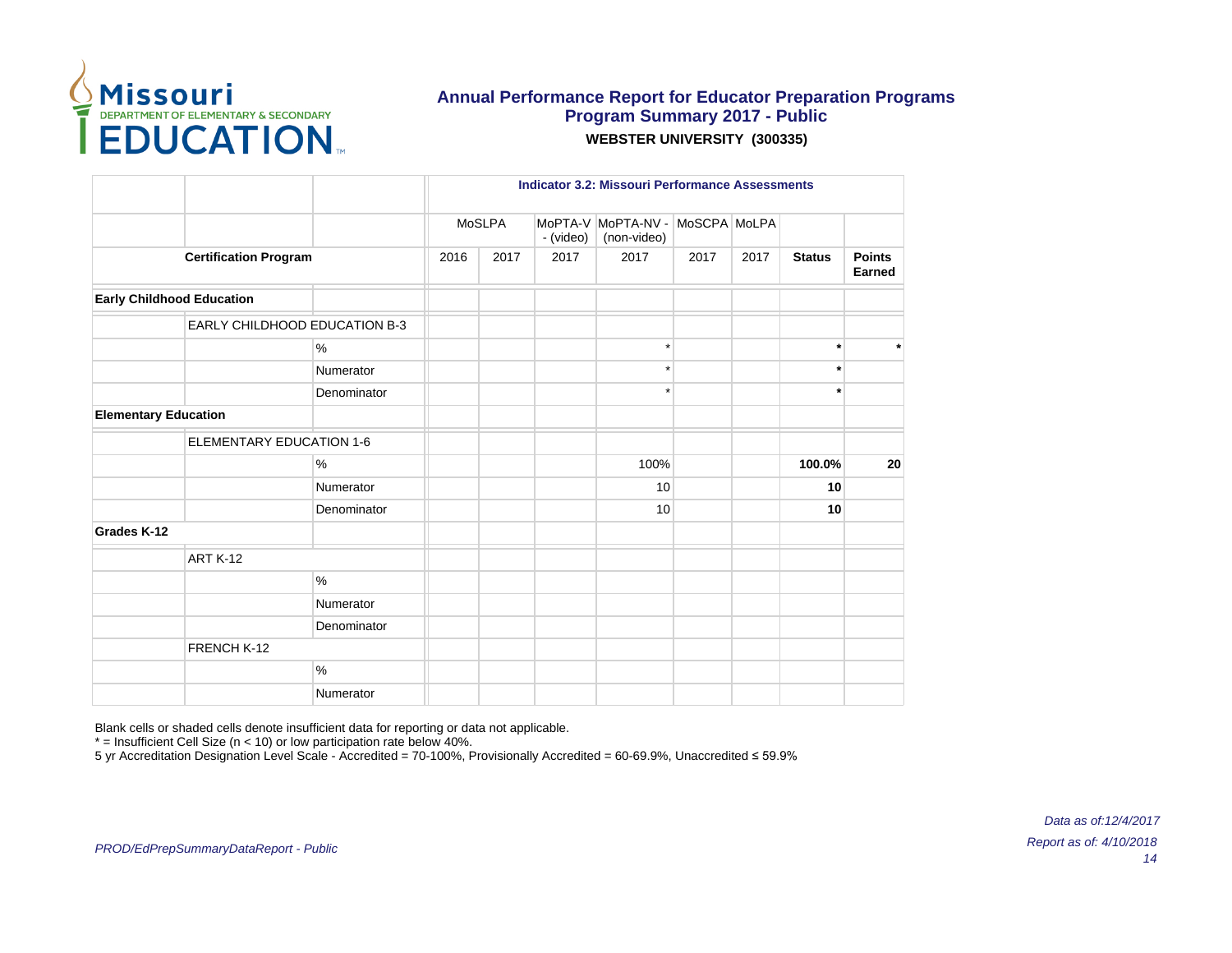

|                                |                              |      |        |      |                                                | <b>Indicator 3.2: Missouri Performance Assessments</b> |      |               |                         |  |  |  |
|--------------------------------|------------------------------|------|--------|------|------------------------------------------------|--------------------------------------------------------|------|---------------|-------------------------|--|--|--|
|                                |                              |      | MoSLPA |      | MoPTA-V MoPTA-NV - MoSCPA MoLPA<br>(non-video) |                                                        |      |               |                         |  |  |  |
|                                | <b>Certification Program</b> | 2016 | 2017   | 2017 | 2017                                           | 2017                                                   | 2017 | <b>Status</b> | <b>Points</b><br>Earned |  |  |  |
|                                | Denominator                  |      |        |      |                                                |                                                        |      |               |                         |  |  |  |
|                                | MUSIC - INSTRUMENTAL K-12    |      |        |      |                                                |                                                        |      |               |                         |  |  |  |
|                                | %                            |      |        |      | $\star$                                        |                                                        |      | $\star$       | $\star$                 |  |  |  |
|                                | Numerator                    |      |        |      | ÷                                              |                                                        |      | $\star$       |                         |  |  |  |
|                                | Denominator                  |      |        |      | $\star$                                        |                                                        |      | $^\ast$       |                         |  |  |  |
|                                | MUSIC - VOCAL K-12           |      |        |      |                                                |                                                        |      |               |                         |  |  |  |
|                                | $\%$                         |      |        |      | $\star$                                        |                                                        |      | $\star$       | $\ast$                  |  |  |  |
|                                | Numerator                    |      |        |      | $\star$                                        |                                                        |      | $\star$       |                         |  |  |  |
|                                | Denominator                  |      |        |      |                                                |                                                        |      | ٠             |                         |  |  |  |
| SPANISH K-12                   |                              |      |        |      |                                                |                                                        |      |               |                         |  |  |  |
|                                | $\%$                         |      |        |      |                                                |                                                        |      |               |                         |  |  |  |
|                                | Numerator                    |      |        |      |                                                |                                                        |      |               |                         |  |  |  |
|                                | Denominator                  |      |        |      |                                                |                                                        |      |               |                         |  |  |  |
| <b>Middle School Education</b> |                              |      |        |      |                                                |                                                        |      |               |                         |  |  |  |
|                                | <b>GENERAL SCIENCE 5-9</b>   |      |        |      |                                                |                                                        |      |               |                         |  |  |  |
|                                | $\%$                         |      |        |      |                                                |                                                        |      |               |                         |  |  |  |
|                                | Numerator                    |      |        |      |                                                |                                                        |      |               |                         |  |  |  |
|                                | Denominator                  |      |        |      |                                                |                                                        |      |               |                         |  |  |  |

Blank cells or shaded cells denote insufficient data for reporting or data not applicable.

 $*$  = Insufficient Cell Size (n < 10) or low participation rate below 40%.

5 yr Accreditation Designation Level Scale - Accredited = 70-100%, Provisionally Accredited = 60-69.9%, Unaccredited ≤ 59.9%

PROD/EdPrepSummaryDataReport - Public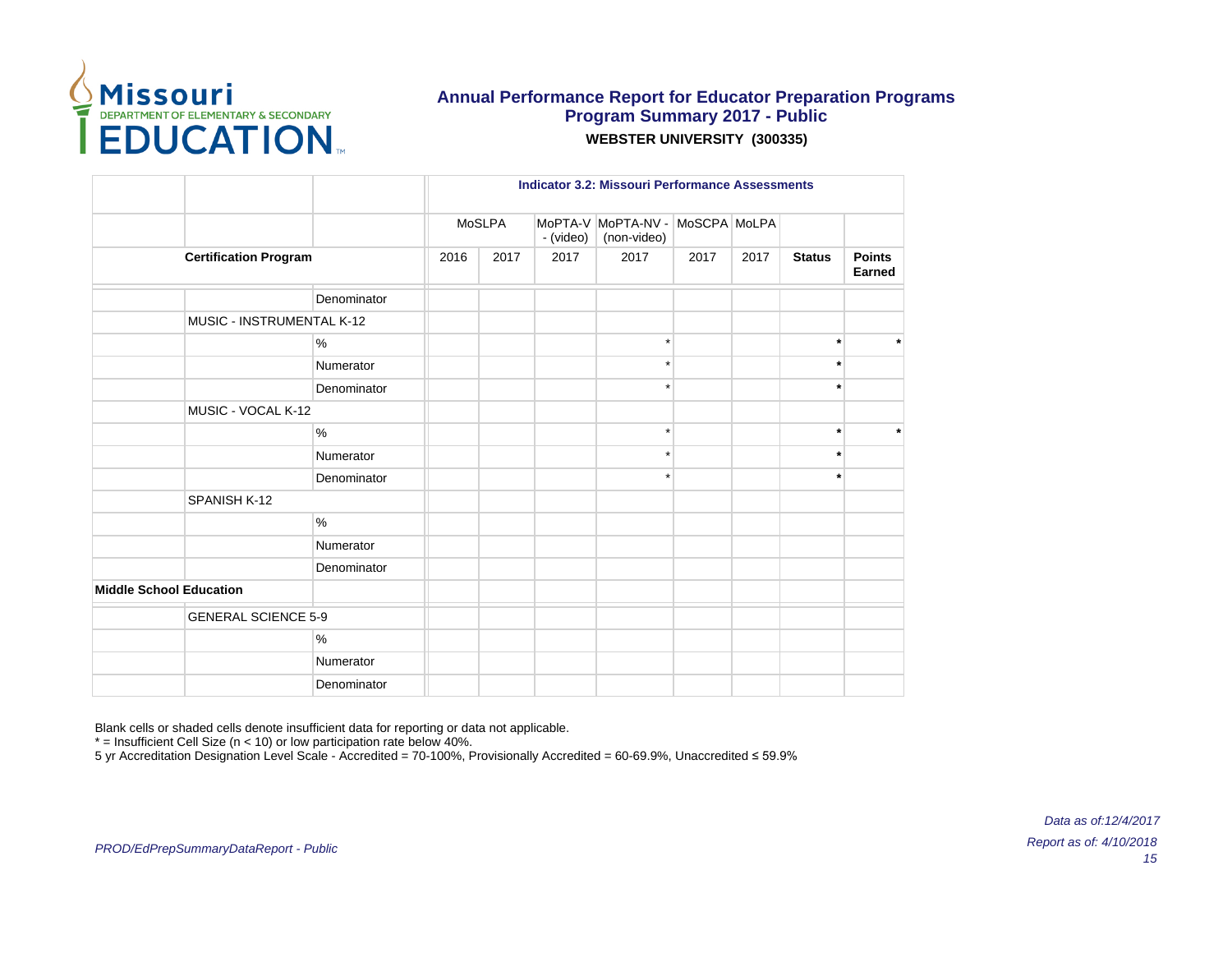

|                              |             |      | <b>Indicator 3.2: Missouri Performance Assessments</b> |           |                                                |      |      |               |                         |
|------------------------------|-------------|------|--------------------------------------------------------|-----------|------------------------------------------------|------|------|---------------|-------------------------|
|                              |             |      | MoSLPA                                                 | - (video) | MoPTA-V MoPTA-NV - MoSCPA MoLPA<br>(non-video) |      |      |               |                         |
| <b>Certification Program</b> |             | 2016 | 2017                                                   | 2017      | 2017                                           | 2017 | 2017 | <b>Status</b> | <b>Points</b><br>Earned |
| <b>LANGUAGE ARTS 5-9</b>     |             |      |                                                        |           |                                                |      |      |               |                         |
|                              | $\%$        |      |                                                        |           |                                                |      |      |               |                         |
|                              | Numerator   |      |                                                        |           |                                                |      |      |               |                         |
|                              | Denominator |      |                                                        |           |                                                |      |      |               |                         |
| <b>MATHEMATICS 5-9</b>       |             |      |                                                        |           |                                                |      |      |               |                         |
|                              | $\%$        |      |                                                        |           | $\star$                                        |      |      | $\ast$        | $\star$                 |
|                              | Numerator   |      |                                                        |           | $\star$                                        |      |      | $\ast$        |                         |
|                              | Denominator |      |                                                        |           | $\star$                                        |      |      | $\star$       |                         |
| SOCIAL SCIENCE 5-9           |             |      |                                                        |           |                                                |      |      |               |                         |
|                              | $\%$        |      |                                                        |           |                                                |      |      |               |                         |
|                              | Numerator   |      |                                                        |           |                                                |      |      |               |                         |
|                              | Denominator |      |                                                        |           |                                                |      |      |               |                         |
| <b>Secondary Education</b>   |             |      |                                                        |           |                                                |      |      |               |                         |
| ENGLISH 9-12                 |             |      |                                                        |           |                                                |      |      |               |                         |
|                              | $\%$        |      |                                                        |           | 100%                                           |      |      | $\star$       | $\star$                 |
|                              | Numerator   |      |                                                        |           | 5                                              |      |      | $\ast$        |                         |
|                              | Denominator |      |                                                        |           | 5                                              |      |      | $\star$       |                         |
| <b>MATHEMATICS 9-12</b>      |             |      |                                                        |           |                                                |      |      |               |                         |

Blank cells or shaded cells denote insufficient data for reporting or data not applicable.

 $*$  = Insufficient Cell Size (n < 10) or low participation rate below 40%.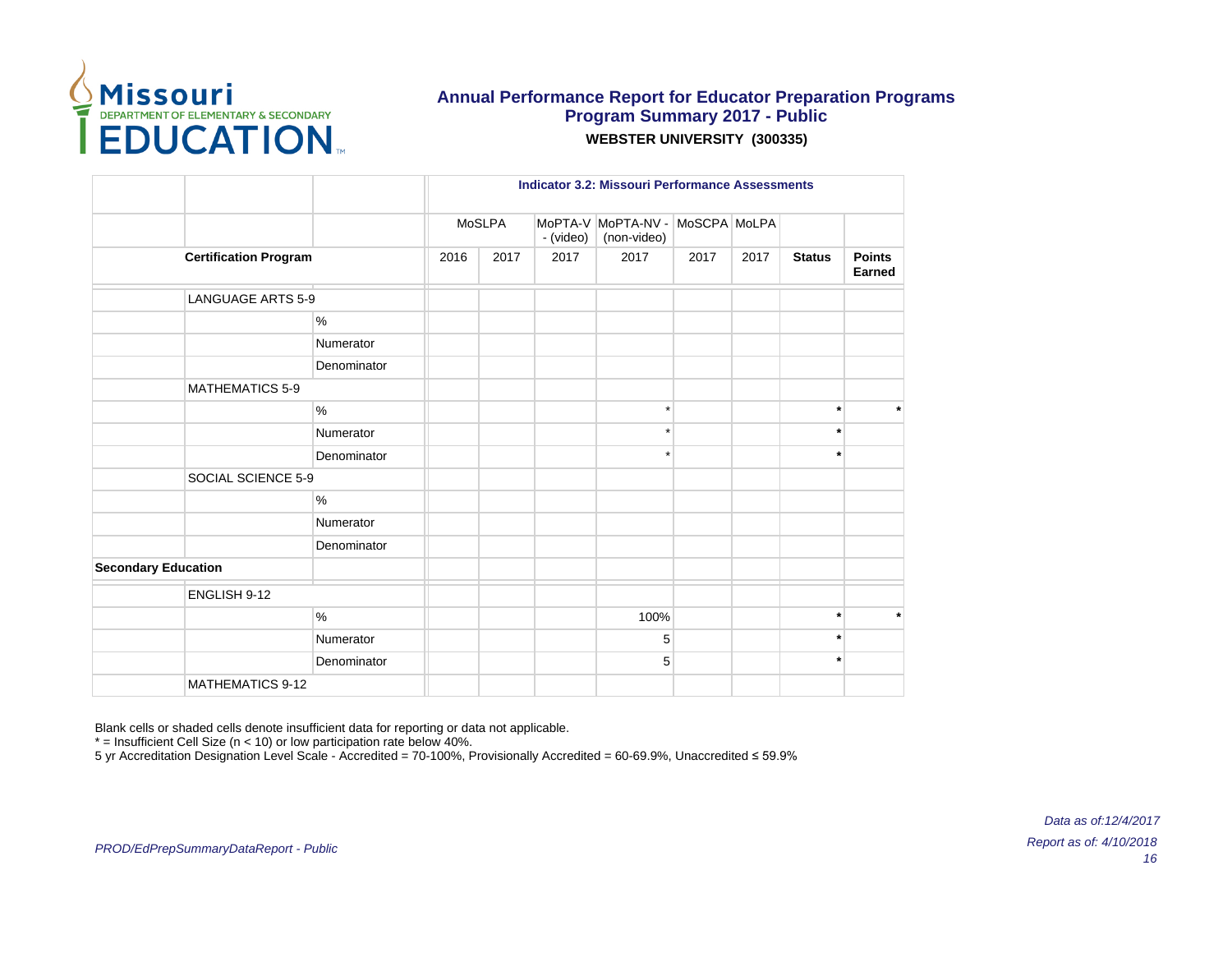

|                               |                                 |      |        | <b>Indicator 3.2: Missouri Performance Assessments</b> |                                   |              |      |               |                         |  |
|-------------------------------|---------------------------------|------|--------|--------------------------------------------------------|-----------------------------------|--------------|------|---------------|-------------------------|--|
|                               |                                 |      | MoSLPA | - (video)                                              | MoPTA-V MoPTA-NV -<br>(non-video) | MoSCPA MoLPA |      |               |                         |  |
| <b>Certification Program</b>  |                                 | 2016 | 2017   | 2017                                                   | 2017                              | 2017         | 2017 | <b>Status</b> | <b>Points</b><br>Earned |  |
|                               | %                               |      |        |                                                        |                                   |              |      | $\star$       | $\star$                 |  |
|                               | Numerator                       |      |        |                                                        | $\star$                           |              |      | $\ast$        |                         |  |
|                               | Denominator                     |      |        |                                                        |                                   |              |      | $\star$       |                         |  |
| SOCIAL SCIENCE 9-12           |                                 |      |        |                                                        |                                   |              |      |               |                         |  |
|                               | $\%$                            |      |        |                                                        | $\star$                           |              |      | $\star$       | $\star$                 |  |
|                               | Numerator                       |      |        |                                                        |                                   |              |      |               |                         |  |
|                               | Denominator                     |      |        |                                                        |                                   |              |      | $\star$       |                         |  |
| UNIFIED SCIENCE: BIOLOGY 9-12 |                                 |      |        |                                                        |                                   |              |      |               |                         |  |
|                               | %                               |      |        |                                                        |                                   |              |      |               |                         |  |
|                               | Numerator                       |      |        |                                                        |                                   |              |      |               |                         |  |
|                               | Denominator                     |      |        |                                                        |                                   |              |      |               |                         |  |
| <b>Special Education</b>      |                                 |      |        |                                                        |                                   |              |      |               |                         |  |
|                               | MILD/MOD CROSS CATEGORICAL K-12 |      |        |                                                        |                                   |              |      |               |                         |  |
|                               | %                               |      |        |                                                        | 100%                              |              |      | $\star$       | $\star$                 |  |
|                               | Numerator                       |      |        |                                                        | 8                                 |              |      | $\star$       |                         |  |
|                               | Denominator                     |      |        |                                                        | 8                                 |              |      |               |                         |  |
| 12                            | SEVERE DEVELOPMENT DISABLED B-  |      |        |                                                        |                                   |              |      |               |                         |  |
|                               | %                               |      |        |                                                        |                                   |              |      |               |                         |  |

Blank cells or shaded cells denote insufficient data for reporting or data not applicable.

 $*$  = Insufficient Cell Size (n < 10) or low participation rate below 40%.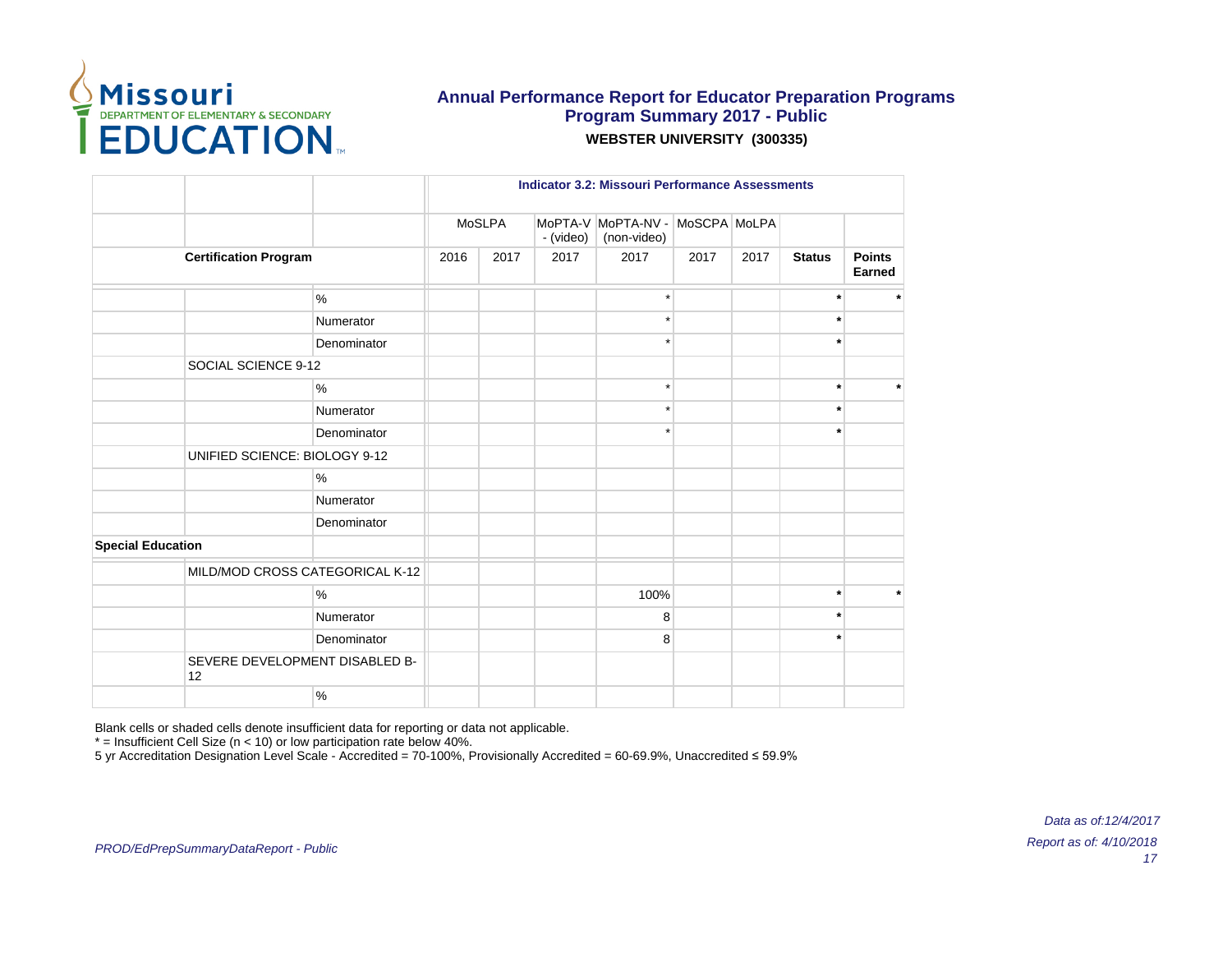

|                         |                                             |             | <b>Indicator 3.2: Missouri Performance Assessments</b> |        |           |                                   |              |      |               |                         |
|-------------------------|---------------------------------------------|-------------|--------------------------------------------------------|--------|-----------|-----------------------------------|--------------|------|---------------|-------------------------|
|                         |                                             |             |                                                        | MoSLPA | - (video) | MoPTA-V MoPTA-NV -<br>(non-video) | MoSCPA MoLPA |      |               |                         |
|                         | <b>Certification Program</b>                |             | 2016                                                   | 2017   | 2017      | 2017                              | 2017         | 2017 | <b>Status</b> | <b>Points</b><br>Earned |
|                         |                                             | Numerator   |                                                        |        |           |                                   |              |      |               |                         |
|                         |                                             | Denominator |                                                        |        |           |                                   |              |      |               |                         |
| <b>Specialist Areas</b> |                                             |             |                                                        |        |           |                                   |              |      |               |                         |
|                         | <b>ENG FOR SPEAK OTH LANGUAGES K-</b><br>12 |             |                                                        |        |           |                                   |              |      |               |                         |
|                         |                                             | %           |                                                        |        |           |                                   |              |      |               |                         |
|                         |                                             | Numerator   |                                                        |        |           |                                   |              |      |               |                         |
|                         | Denominator                                 |             |                                                        |        |           |                                   |              |      |               |                         |
|                         | <b>GIFTED EDUCATION K-12</b>                |             |                                                        |        |           |                                   |              |      |               |                         |
|                         |                                             | $\%$        |                                                        |        |           |                                   |              |      |               |                         |
|                         |                                             | Numerator   |                                                        |        |           |                                   |              |      |               |                         |
|                         |                                             | Denominator |                                                        |        |           |                                   |              |      |               |                         |
|                         | SPECIAL READING K-12                        |             |                                                        |        |           |                                   |              |      |               |                         |
|                         |                                             | $\%$        |                                                        |        |           |                                   |              |      |               |                         |
|                         |                                             | Numerator   |                                                        |        |           |                                   |              |      |               |                         |
|                         |                                             | Denominator |                                                        |        |           |                                   |              |      |               |                         |
| <b>Student Services</b> |                                             |             |                                                        |        |           |                                   |              |      |               |                         |
|                         | SCHOOL PSYCHOLOGIST K-12                    |             |                                                        |        |           |                                   |              |      |               |                         |
|                         |                                             | $\%$        |                                                        |        |           |                                   |              |      |               |                         |

Blank cells or shaded cells denote insufficient data for reporting or data not applicable.

 $*$  = Insufficient Cell Size (n < 10) or low participation rate below 40%.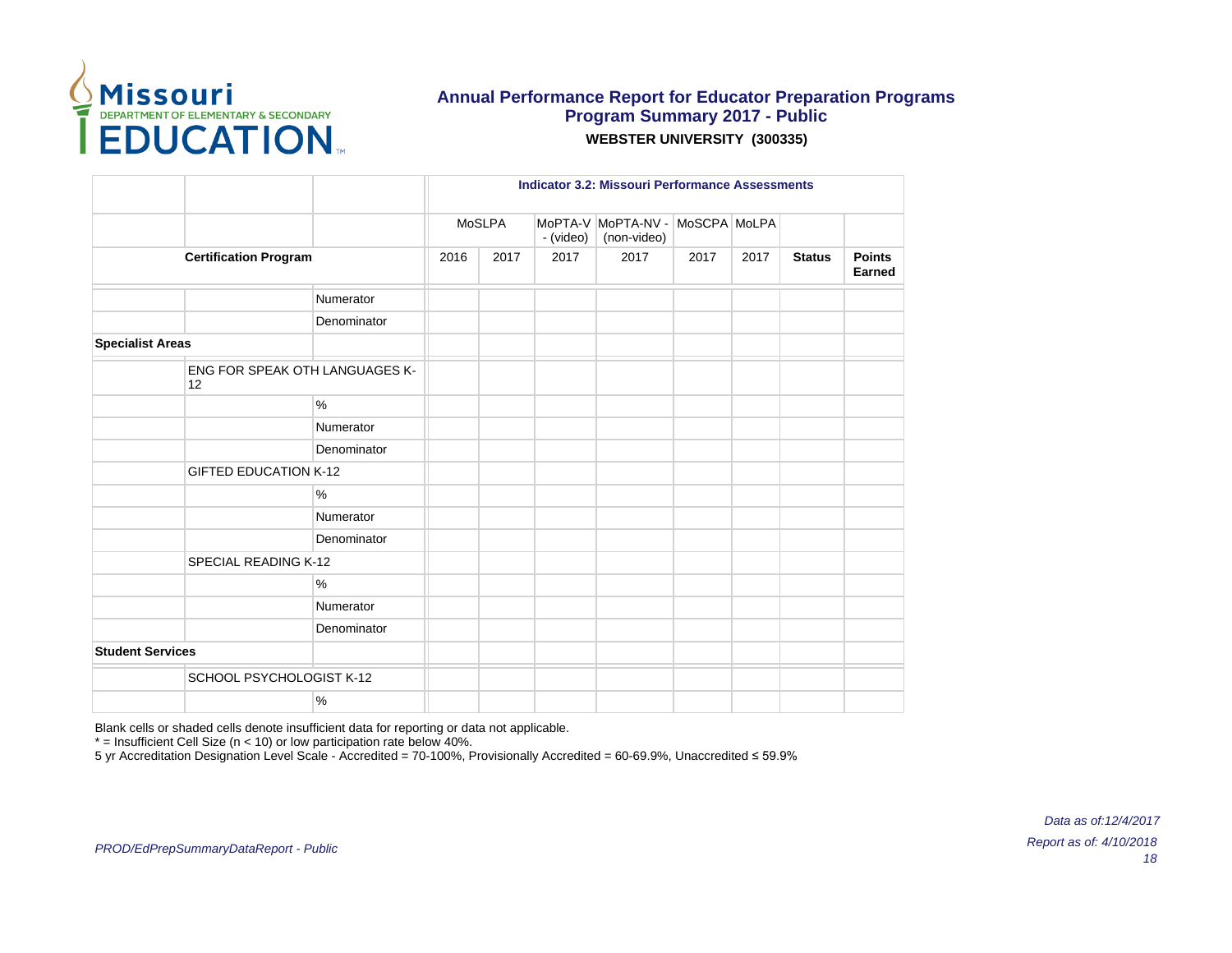

|                              |  |             |      | Indicator 3.2: Missouri Performance Assessments |           |                                                |      |      |               |                         |  |  |  |  |
|------------------------------|--|-------------|------|-------------------------------------------------|-----------|------------------------------------------------|------|------|---------------|-------------------------|--|--|--|--|
|                              |  |             |      | MoSLPA                                          | - (video) | MoPTA-V MoPTA-NV - MoSCPA MoLPA<br>(non-video) |      |      |               |                         |  |  |  |  |
| <b>Certification Program</b> |  |             | 2016 | 2017                                            | 2017      | 2017                                           | 2017 | 2017 | <b>Status</b> | <b>Points</b><br>Earned |  |  |  |  |
|                              |  | Numerator   |      |                                                 |           |                                                |      |      |               |                         |  |  |  |  |
|                              |  | Denominator |      |                                                 |           |                                                |      |      |               |                         |  |  |  |  |

Blank cells or shaded cells denote insufficient data for reporting or data not applicable.

 $*$  = Insufficient Cell Size (n < 10) or low participation rate below 40%.

5 yr Accreditation Designation Level Scale - Accredited = 70-100%, Provisionally Accredited = 60-69.9%, Unaccredited ≤ 59.9%

PROD/EdPrepSummaryDataReport - Public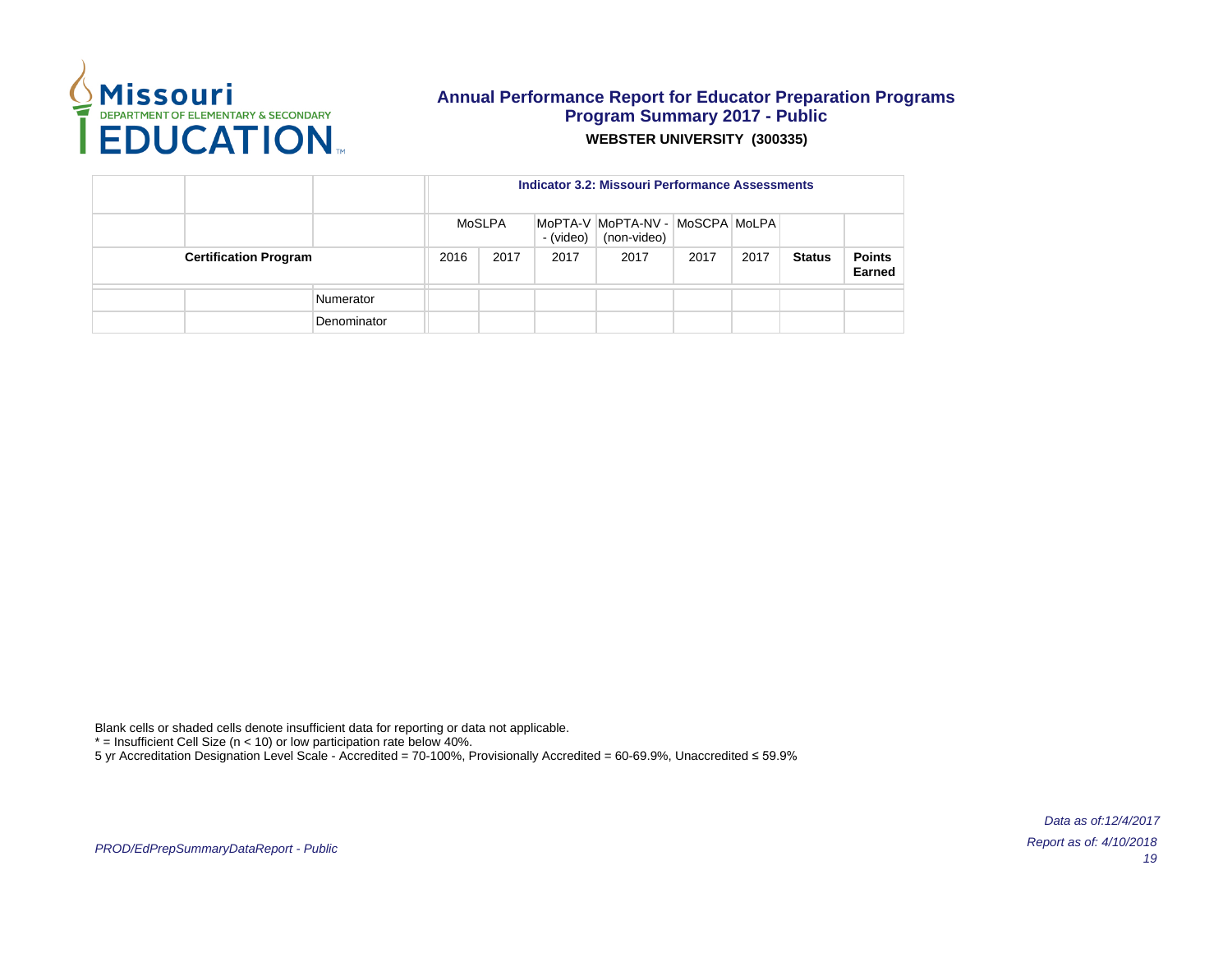

**WEBSTER UNIVERSITY (300335)**

|               |                                        |                    |                | Indicator 4.1: 1st Year Survey -<br><b>Evaluation</b><br>of Program by First Year Response<br>5 yr Totals |                     |                         |      | Indicator 4.2: 1st Year Survey -<br><b>Evaluation</b><br>of Program by Supervisor<br>5 yr Totals |                                       |        |      | Indicator 4.3: 1st Year Survey -<br><b>Evaluation</b><br>of First Year Educator by Supervisor<br>5 yr Totals |                                |                         |  |
|---------------|----------------------------------------|--------------------|----------------|-----------------------------------------------------------------------------------------------------------|---------------------|-------------------------|------|--------------------------------------------------------------------------------------------------|---------------------------------------|--------|------|--------------------------------------------------------------------------------------------------------------|--------------------------------|-------------------------|--|
|               | <b>Certification Program</b>           |                    | Principal<br>s |                                                                                                           | Teachers Counselors | <b>Points</b><br>Earned |      |                                                                                                  | Principals Teachers Counselors Points | Earned |      |                                                                                                              | Principals Teachers Counselors | <b>Points</b><br>Earned |  |
| Administrator |                                        |                    |                |                                                                                                           |                     |                         |      |                                                                                                  |                                       |        |      |                                                                                                              |                                |                         |  |
|               | PRINCIPAL 5-9                          |                    |                |                                                                                                           |                     |                         |      |                                                                                                  |                                       |        |      |                                                                                                              |                                |                         |  |
|               |                                        | $\%$               |                |                                                                                                           |                     |                         |      |                                                                                                  |                                       |        |      |                                                                                                              |                                |                         |  |
|               |                                        | Numerator          |                |                                                                                                           |                     |                         |      |                                                                                                  |                                       |        |      |                                                                                                              |                                |                         |  |
|               |                                        | Denominator        |                |                                                                                                           |                     |                         |      |                                                                                                  |                                       |        |      |                                                                                                              |                                |                         |  |
|               |                                        | Participation Rate |                |                                                                                                           |                     |                         |      |                                                                                                  |                                       |        |      |                                                                                                              |                                |                         |  |
|               | PRINCIPAL 7-12                         |                    |                |                                                                                                           |                     |                         |      |                                                                                                  |                                       |        |      |                                                                                                              |                                |                         |  |
|               | $\%$                                   |                    |                |                                                                                                           |                     |                         |      |                                                                                                  |                                       |        |      |                                                                                                              |                                |                         |  |
|               |                                        | Numerator          |                |                                                                                                           |                     |                         |      |                                                                                                  |                                       |        |      |                                                                                                              |                                |                         |  |
|               |                                        | Denominator        |                |                                                                                                           |                     |                         |      |                                                                                                  |                                       |        |      |                                                                                                              |                                |                         |  |
|               |                                        | Participation Rate | 0.0%           |                                                                                                           |                     |                         | 0.0% |                                                                                                  |                                       |        | 0.0% |                                                                                                              |                                |                         |  |
|               | PRINCIPAL K-8                          |                    |                |                                                                                                           |                     |                         |      |                                                                                                  |                                       |        |      |                                                                                                              |                                |                         |  |
|               |                                        | $\%$               |                |                                                                                                           |                     |                         |      |                                                                                                  |                                       |        |      |                                                                                                              |                                |                         |  |
|               |                                        | Numerator          |                |                                                                                                           |                     |                         |      |                                                                                                  |                                       |        |      |                                                                                                              |                                |                         |  |
|               |                                        | Denominator        |                |                                                                                                           |                     |                         |      |                                                                                                  |                                       |        |      |                                                                                                              |                                |                         |  |
|               |                                        | Participation Rate | 0.0%           |                                                                                                           |                     |                         | 0.0% |                                                                                                  |                                       |        | 0.0% |                                                                                                              |                                |                         |  |
|               | SPECIAL EDUCATION ADMINISTRAT K-<br>12 |                    |                |                                                                                                           |                     |                         |      |                                                                                                  |                                       |        |      |                                                                                                              |                                |                         |  |
|               |                                        | $\%$               |                |                                                                                                           |                     |                         |      |                                                                                                  |                                       |        |      |                                                                                                              |                                |                         |  |

Blank cells or shaded cells denote insufficient data for reporting or data not applicable.

 $*$  = Insufficient Cell Size (n < 10) or low participation rate below 40%.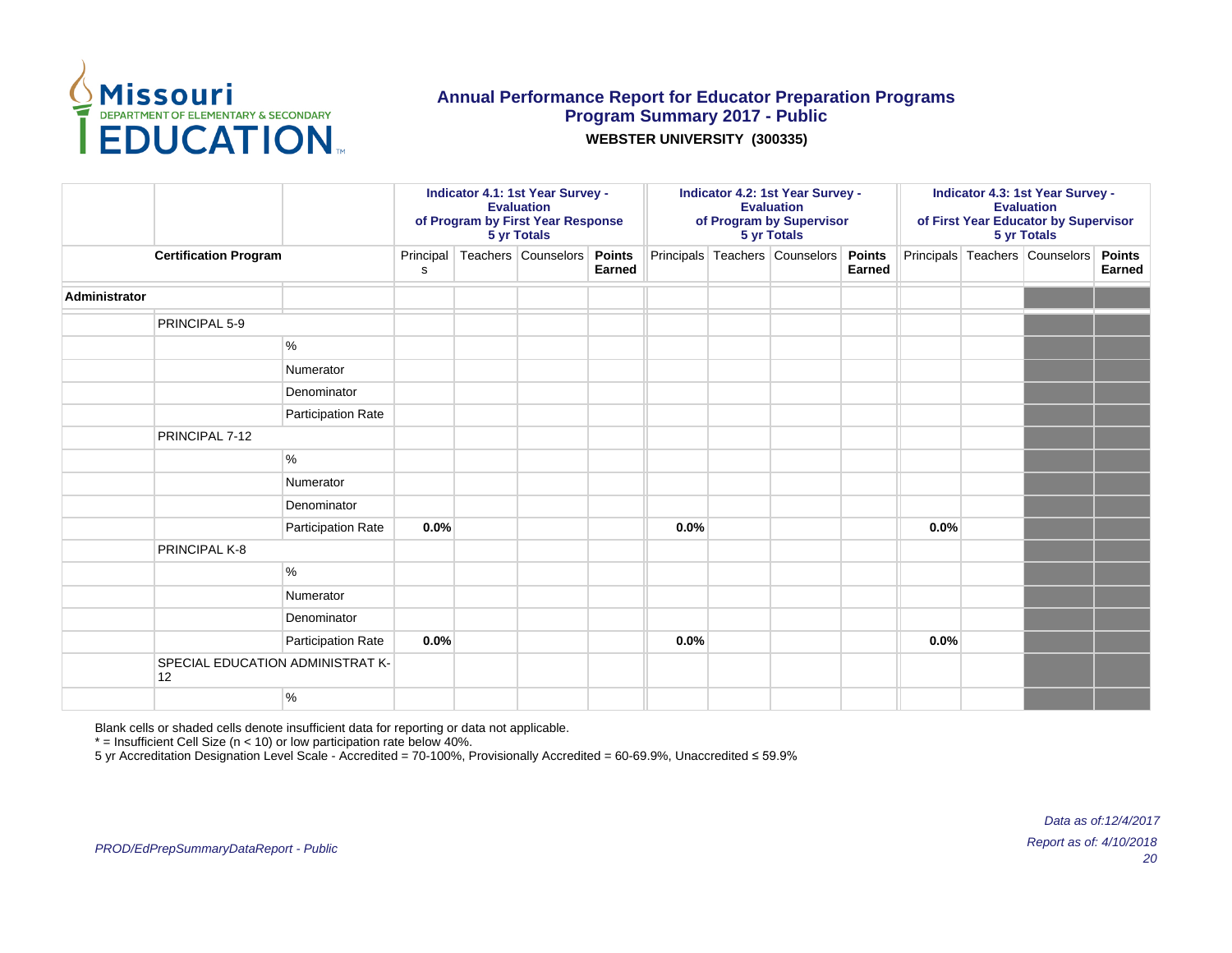

#### **WEBSTER UNIVERSITY (300335)**

|                                  |                                      |                    |                | Indicator 4.1: 1st Year Survey -<br><b>Evaluation</b><br>of Program by First Year Response<br>5 yr Totals |                     |                         |  | Indicator 4.2: 1st Year Survey -<br><b>Evaluation</b><br>of Program by Supervisor<br>5 yr Totals |                                       |        |  | Indicator 4.3: 1st Year Survey -<br><b>Evaluation</b><br>of First Year Educator by Supervisor<br>5 yr Totals |                                |                         |  |
|----------------------------------|--------------------------------------|--------------------|----------------|-----------------------------------------------------------------------------------------------------------|---------------------|-------------------------|--|--------------------------------------------------------------------------------------------------|---------------------------------------|--------|--|--------------------------------------------------------------------------------------------------------------|--------------------------------|-------------------------|--|
|                                  | <b>Certification Program</b>         |                    | Principal<br>s |                                                                                                           | Teachers Counselors | <b>Points</b><br>Earned |  |                                                                                                  | Principals Teachers Counselors Points | Earned |  |                                                                                                              | Principals Teachers Counselors | <b>Points</b><br>Earned |  |
|                                  |                                      | Numerator          |                |                                                                                                           |                     |                         |  |                                                                                                  |                                       |        |  |                                                                                                              |                                |                         |  |
|                                  |                                      | Denominator        |                |                                                                                                           |                     |                         |  |                                                                                                  |                                       |        |  |                                                                                                              |                                |                         |  |
|                                  |                                      | Participation Rate |                |                                                                                                           |                     |                         |  |                                                                                                  |                                       |        |  |                                                                                                              |                                |                         |  |
| <b>Early Childhood Education</b> |                                      |                    |                |                                                                                                           |                     |                         |  |                                                                                                  |                                       |        |  |                                                                                                              |                                |                         |  |
|                                  | <b>EARLY CHILDHOOD EDUCATION B-3</b> |                    |                |                                                                                                           |                     |                         |  |                                                                                                  |                                       |        |  |                                                                                                              |                                |                         |  |
|                                  |                                      | ℅                  |                | 100%                                                                                                      |                     | 10                      |  |                                                                                                  |                                       |        |  |                                                                                                              |                                |                         |  |
|                                  |                                      | Numerator          |                | 12                                                                                                        |                     |                         |  |                                                                                                  |                                       |        |  |                                                                                                              |                                |                         |  |
|                                  | Denominator                          |                    |                | 12                                                                                                        |                     |                         |  |                                                                                                  |                                       |        |  |                                                                                                              |                                |                         |  |
|                                  |                                      | Participation Rate |                | 63.2%                                                                                                     |                     |                         |  | 42.1%                                                                                            |                                       |        |  | 15.8%                                                                                                        |                                |                         |  |
| <b>Elementary Education</b>      |                                      |                    |                |                                                                                                           |                     |                         |  |                                                                                                  |                                       |        |  |                                                                                                              |                                |                         |  |
|                                  | ELEMENTARY EDUCATION 1-6             |                    |                |                                                                                                           |                     |                         |  |                                                                                                  |                                       |        |  |                                                                                                              |                                |                         |  |
|                                  |                                      | $\%$               |                | 100%                                                                                                      |                     | 10                      |  | 100%                                                                                             |                                       | 10     |  |                                                                                                              |                                |                         |  |
|                                  |                                      | Numerator          |                | 15                                                                                                        |                     |                         |  | 12                                                                                               |                                       |        |  |                                                                                                              |                                |                         |  |
|                                  |                                      | Denominator        |                | 15                                                                                                        |                     |                         |  | 12                                                                                               |                                       |        |  |                                                                                                              |                                |                         |  |
|                                  |                                      | Participation Rate |                | 57.7%                                                                                                     |                     |                         |  | 46.2%                                                                                            |                                       |        |  | 23.1%                                                                                                        |                                |                         |  |
| <b>Grades K-12</b>               |                                      |                    |                |                                                                                                           |                     |                         |  |                                                                                                  |                                       |        |  |                                                                                                              |                                |                         |  |
|                                  | ART K-12                             |                    |                |                                                                                                           |                     |                         |  |                                                                                                  |                                       |        |  |                                                                                                              |                                |                         |  |
|                                  |                                      | %                  |                |                                                                                                           |                     |                         |  |                                                                                                  |                                       |        |  |                                                                                                              |                                |                         |  |

Blank cells or shaded cells denote insufficient data for reporting or data not applicable.

 $*$  = Insufficient Cell Size ( $n$  < 10) or low participation rate below 40%.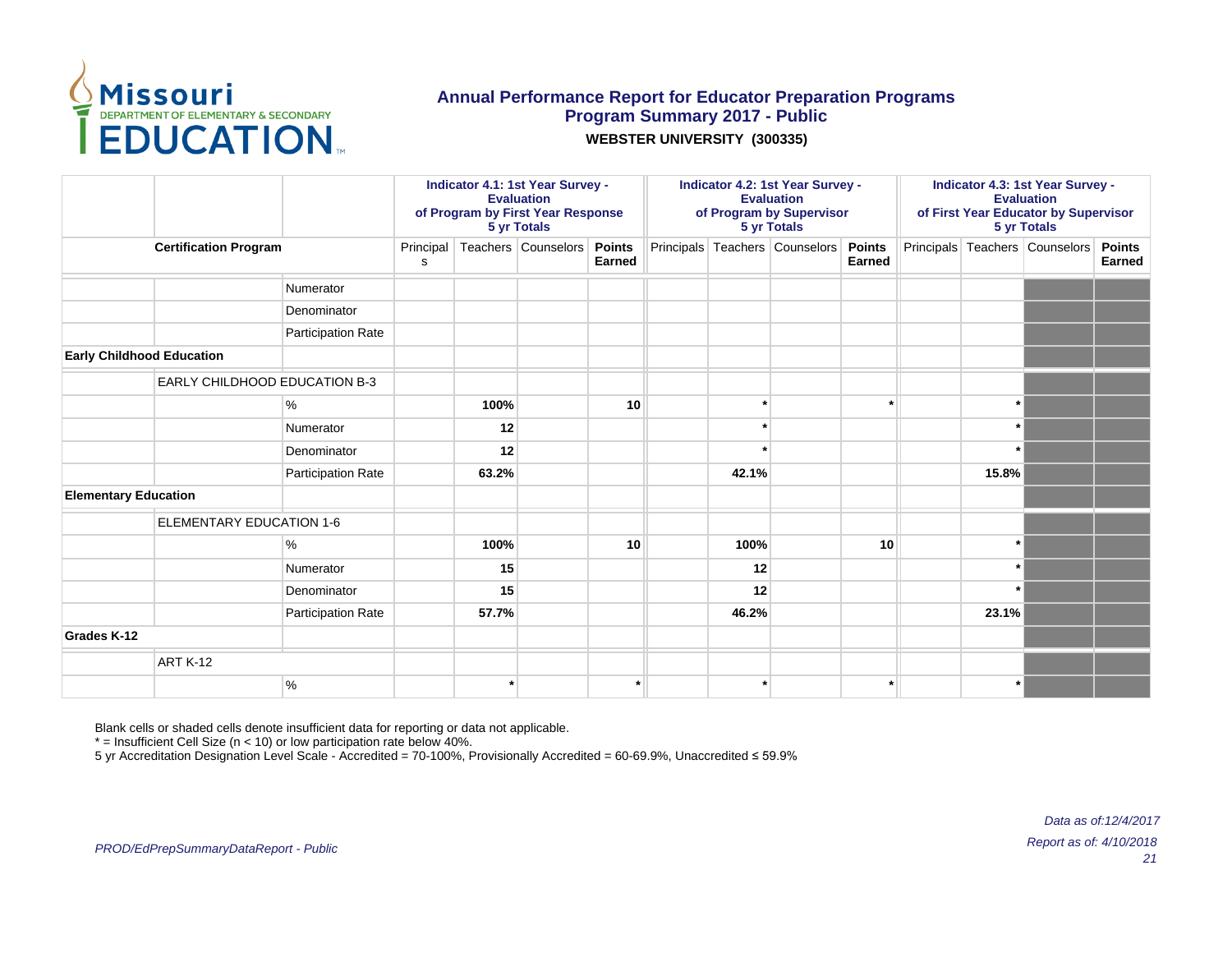

**WEBSTER UNIVERSITY (300335)**

| Numerator<br>$\ddot{\phantom{0}}$<br>Denominator<br>$\star$<br>$\star$<br>Participation Rate<br>60.0%<br>60.0%<br>20.0%<br>FRENCH K-12<br>$\%$<br>$\ast$<br>$\star$<br>$\star$<br>$\star$<br>$\star$<br>Numerator<br>Denominator<br>$\ddot{\phantom{0}}$<br>Participation Rate<br>100.0%<br>100.0%<br>MUSIC - INSTRUMENTAL K-12<br>%<br>$\star$<br>$\star$<br>$\cdot$<br>Numerator<br>$\star$<br>$\star$<br>Denominator<br>$\star$<br>Participation Rate<br>57.1%<br>14.3%<br>42.9%<br>MUSIC - VOCAL K-12<br>$\%$<br>$\star$<br>$\star$<br>$\star$<br>Numerator<br>$\star$<br>$\star$<br>$\star$<br>Denominator<br>$\star$<br>28.6%<br>71.4%<br>42.9%<br>Participation Rate |              |  |  |  |
|-----------------------------------------------------------------------------------------------------------------------------------------------------------------------------------------------------------------------------------------------------------------------------------------------------------------------------------------------------------------------------------------------------------------------------------------------------------------------------------------------------------------------------------------------------------------------------------------------------------------------------------------------------------------------------|--------------|--|--|--|
|                                                                                                                                                                                                                                                                                                                                                                                                                                                                                                                                                                                                                                                                             |              |  |  |  |
|                                                                                                                                                                                                                                                                                                                                                                                                                                                                                                                                                                                                                                                                             |              |  |  |  |
|                                                                                                                                                                                                                                                                                                                                                                                                                                                                                                                                                                                                                                                                             |              |  |  |  |
|                                                                                                                                                                                                                                                                                                                                                                                                                                                                                                                                                                                                                                                                             |              |  |  |  |
|                                                                                                                                                                                                                                                                                                                                                                                                                                                                                                                                                                                                                                                                             |              |  |  |  |
|                                                                                                                                                                                                                                                                                                                                                                                                                                                                                                                                                                                                                                                                             |              |  |  |  |
|                                                                                                                                                                                                                                                                                                                                                                                                                                                                                                                                                                                                                                                                             |              |  |  |  |
|                                                                                                                                                                                                                                                                                                                                                                                                                                                                                                                                                                                                                                                                             |              |  |  |  |
|                                                                                                                                                                                                                                                                                                                                                                                                                                                                                                                                                                                                                                                                             |              |  |  |  |
|                                                                                                                                                                                                                                                                                                                                                                                                                                                                                                                                                                                                                                                                             |              |  |  |  |
|                                                                                                                                                                                                                                                                                                                                                                                                                                                                                                                                                                                                                                                                             |              |  |  |  |
|                                                                                                                                                                                                                                                                                                                                                                                                                                                                                                                                                                                                                                                                             |              |  |  |  |
|                                                                                                                                                                                                                                                                                                                                                                                                                                                                                                                                                                                                                                                                             |              |  |  |  |
|                                                                                                                                                                                                                                                                                                                                                                                                                                                                                                                                                                                                                                                                             |              |  |  |  |
|                                                                                                                                                                                                                                                                                                                                                                                                                                                                                                                                                                                                                                                                             |              |  |  |  |
|                                                                                                                                                                                                                                                                                                                                                                                                                                                                                                                                                                                                                                                                             |              |  |  |  |
|                                                                                                                                                                                                                                                                                                                                                                                                                                                                                                                                                                                                                                                                             |              |  |  |  |
|                                                                                                                                                                                                                                                                                                                                                                                                                                                                                                                                                                                                                                                                             |              |  |  |  |
|                                                                                                                                                                                                                                                                                                                                                                                                                                                                                                                                                                                                                                                                             | SPANISH K-12 |  |  |  |
| $\%$<br>$\star$                                                                                                                                                                                                                                                                                                                                                                                                                                                                                                                                                                                                                                                             |              |  |  |  |
| Numerator<br>$\star$<br>÷                                                                                                                                                                                                                                                                                                                                                                                                                                                                                                                                                                                                                                                   |              |  |  |  |
| Denominator<br>$\star$                                                                                                                                                                                                                                                                                                                                                                                                                                                                                                                                                                                                                                                      |              |  |  |  |
| Participation Rate<br>25.0%<br>50.0%                                                                                                                                                                                                                                                                                                                                                                                                                                                                                                                                                                                                                                        |              |  |  |  |

Blank cells or shaded cells denote insufficient data for reporting or data not applicable.

 $*$  = Insufficient Cell Size (n < 10) or low participation rate below 40%.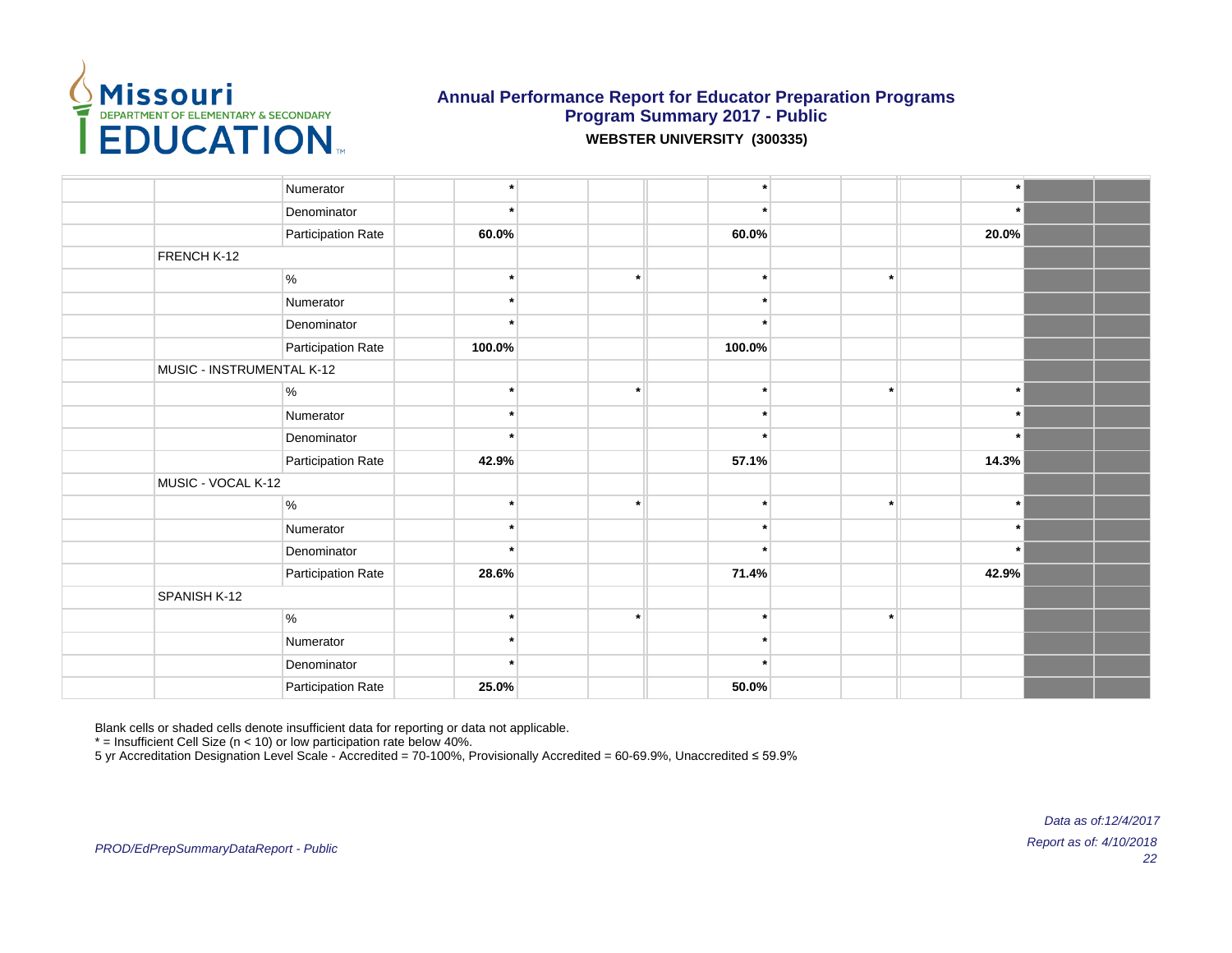

| <b>Certification Program</b>   |                    | s |         | Principal Teachers Counselors Points | Earned               |         | Principals Teachers Counselors Points | Earned |         | Principals Teachers Counselors | <b>Points</b><br>Earned |
|--------------------------------|--------------------|---|---------|--------------------------------------|----------------------|---------|---------------------------------------|--------|---------|--------------------------------|-------------------------|
| <b>Middle School Education</b> |                    |   |         |                                      |                      |         |                                       |        |         |                                |                         |
| <b>GENERAL SCIENCE 5-9</b>     |                    |   |         |                                      |                      |         |                                       |        |         |                                |                         |
|                                | $\%$               |   |         |                                      |                      | $\star$ |                                       |        | $\star$ |                                |                         |
|                                | Numerator          |   |         |                                      |                      | ÷       |                                       |        | $\ast$  |                                |                         |
|                                | Denominator        |   |         |                                      |                      |         |                                       |        | $\star$ |                                |                         |
|                                | Participation Rate |   | 20.0%   |                                      |                      | 20.0%   |                                       |        | 20.0%   |                                |                         |
| LANGUAGE ARTS 5-9              |                    |   |         |                                      |                      |         |                                       |        |         |                                |                         |
|                                | $\%$               |   |         |                                      | ٠                    | $\ast$  |                                       |        | $\star$ |                                |                         |
|                                | Numerator          |   | ÷       |                                      |                      | $\star$ |                                       |        | $\star$ |                                |                         |
|                                | Denominator        |   |         |                                      |                      |         |                                       |        | $\star$ |                                |                         |
|                                | Participation Rate |   | 66.7%   |                                      |                      | 66.7%   |                                       |        | 50.0%   |                                |                         |
| MATHEMATICS 5-9                |                    |   |         |                                      |                      |         |                                       |        |         |                                |                         |
|                                | $\%$               |   | $\star$ |                                      | $\ddot{\phantom{0}}$ | $\star$ |                                       |        | $\star$ |                                |                         |
|                                | Numerator          |   |         |                                      |                      | $\star$ |                                       |        | $\star$ |                                |                         |
|                                | Denominator        |   |         |                                      |                      |         |                                       |        | $\star$ |                                |                         |
|                                | Participation Rate |   | 66.7%   |                                      |                      | 66.7%   |                                       |        | 33.3%   |                                |                         |
| SOCIAL SCIENCE 5-9             |                    |   |         |                                      |                      |         |                                       |        |         |                                |                         |
|                                | $\%$               |   | ÷       |                                      |                      | $\star$ |                                       |        |         |                                |                         |
|                                | Numerator          |   | $\star$ |                                      |                      | $\star$ |                                       |        |         |                                |                         |
|                                | Denominator        |   | $\star$ |                                      |                      |         |                                       |        |         |                                |                         |
|                                | Participation Rate |   | 100.0%  |                                      |                      | 100.0%  |                                       |        |         |                                |                         |

Blank cells or shaded cells denote insufficient data for reporting or data not applicable.

 $*$  = Insufficient Cell Size (n < 10) or low participation rate below 40%.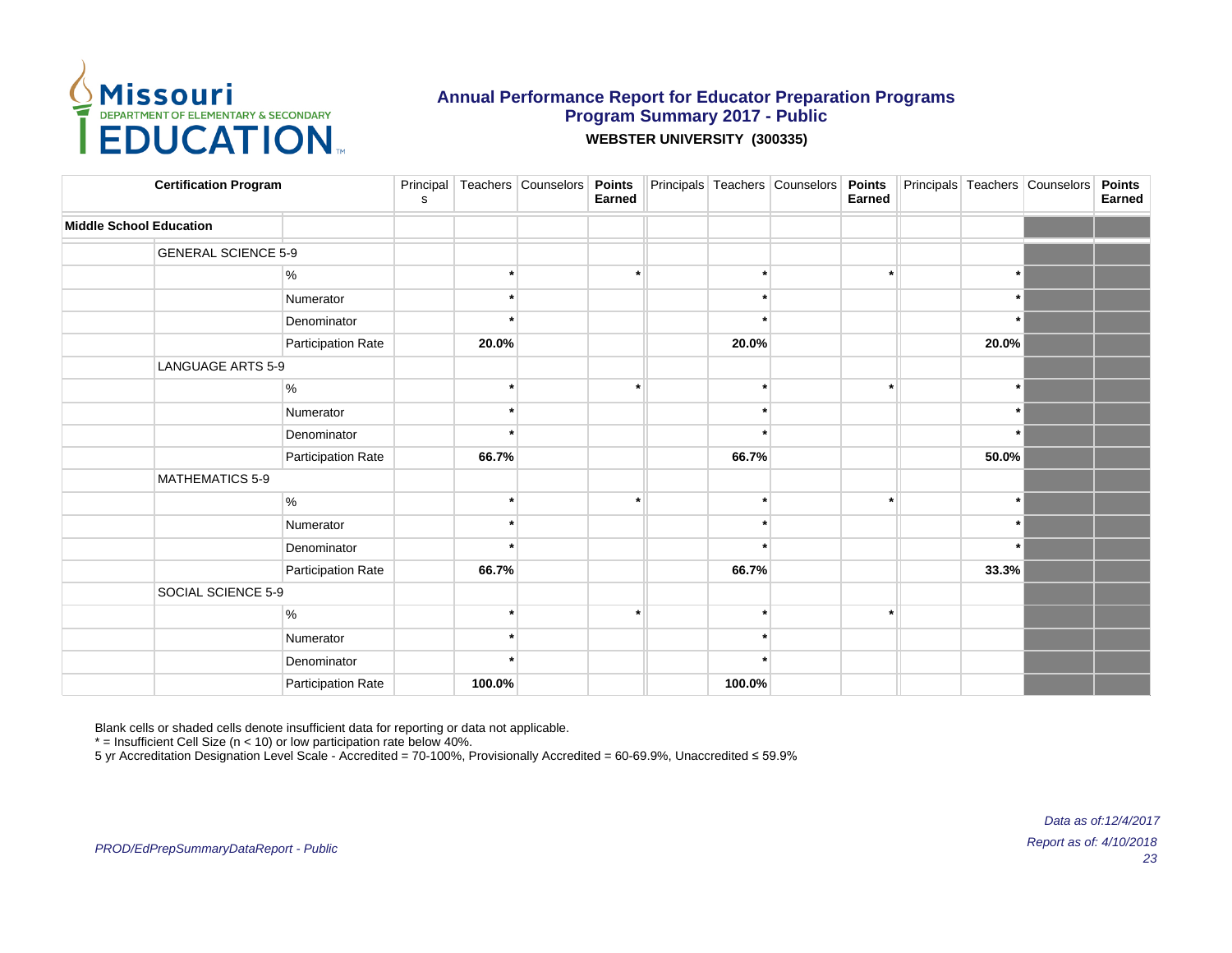

| <b>Certification Program</b> |                               | ${\tt S}$ |         | Principal   Teachers   Counselors | <b>Points</b><br>Earned |         | Principals Teachers Counselors Points | Earned |         | Principals Teachers Counselors | <b>Points</b><br>Earned |
|------------------------------|-------------------------------|-----------|---------|-----------------------------------|-------------------------|---------|---------------------------------------|--------|---------|--------------------------------|-------------------------|
| <b>Secondary Education</b>   |                               |           |         |                                   |                         |         |                                       |        |         |                                |                         |
| ENGLISH 9-12                 |                               |           |         |                                   |                         |         |                                       |        |         |                                |                         |
|                              | $\%$                          |           | 100%    |                                   | 10                      | 100%    |                                       | 10     | $\ast$  |                                |                         |
|                              | Numerator                     |           | 12      |                                   |                         | 10      |                                       |        | $\star$ |                                |                         |
|                              | Denominator                   |           | 12      |                                   |                         | 10      |                                       |        | $\star$ |                                |                         |
|                              | Participation Rate            |           | 75.0%   |                                   |                         | 62.5%   |                                       |        | 31.3%   |                                |                         |
| MATHEMATICS 9-12             |                               |           |         |                                   |                         |         |                                       |        |         |                                |                         |
|                              | $\%$                          |           | $\star$ |                                   | ÷                       | $\ast$  |                                       |        | $\star$ |                                |                         |
|                              | Numerator                     |           | ÷       |                                   |                         | $\ast$  |                                       |        | $\star$ |                                |                         |
|                              | Denominator                   |           |         |                                   |                         |         |                                       |        | $\star$ |                                |                         |
|                              | Participation Rate            |           | 80.0%   |                                   |                         | 30.0%   |                                       |        | 60.0%   |                                |                         |
| SOCIAL SCIENCE 9-12          |                               |           |         |                                   |                         |         |                                       |        |         |                                |                         |
|                              | %                             |           | $\star$ |                                   | $\ddot{\phantom{0}}$    | $\star$ |                                       |        | $\star$ |                                |                         |
|                              | Numerator                     |           | $\star$ |                                   |                         | $\star$ |                                       |        | $\star$ |                                |                         |
|                              | Denominator                   |           |         |                                   |                         |         |                                       |        | $\star$ |                                |                         |
|                              | Participation Rate            |           | 75.0%   |                                   |                         | 37.5%   |                                       |        | 12.5%   |                                |                         |
|                              | UNIFIED SCIENCE: BIOLOGY 9-12 |           |         |                                   |                         |         |                                       |        |         |                                |                         |
|                              | %                             |           |         |                                   |                         | $\star$ |                                       |        | $\star$ |                                |                         |
|                              | Numerator                     |           |         |                                   |                         | $\star$ |                                       |        | $\star$ |                                |                         |
|                              | Denominator                   |           |         |                                   |                         | $\star$ |                                       |        | $\star$ |                                |                         |
|                              | Participation Rate            |           | 75.0%   |                                   |                         | 50.0%   |                                       |        | 50.0%   |                                |                         |

Blank cells or shaded cells denote insufficient data for reporting or data not applicable.

 $*$  = Insufficient Cell Size (n < 10) or low participation rate below 40%.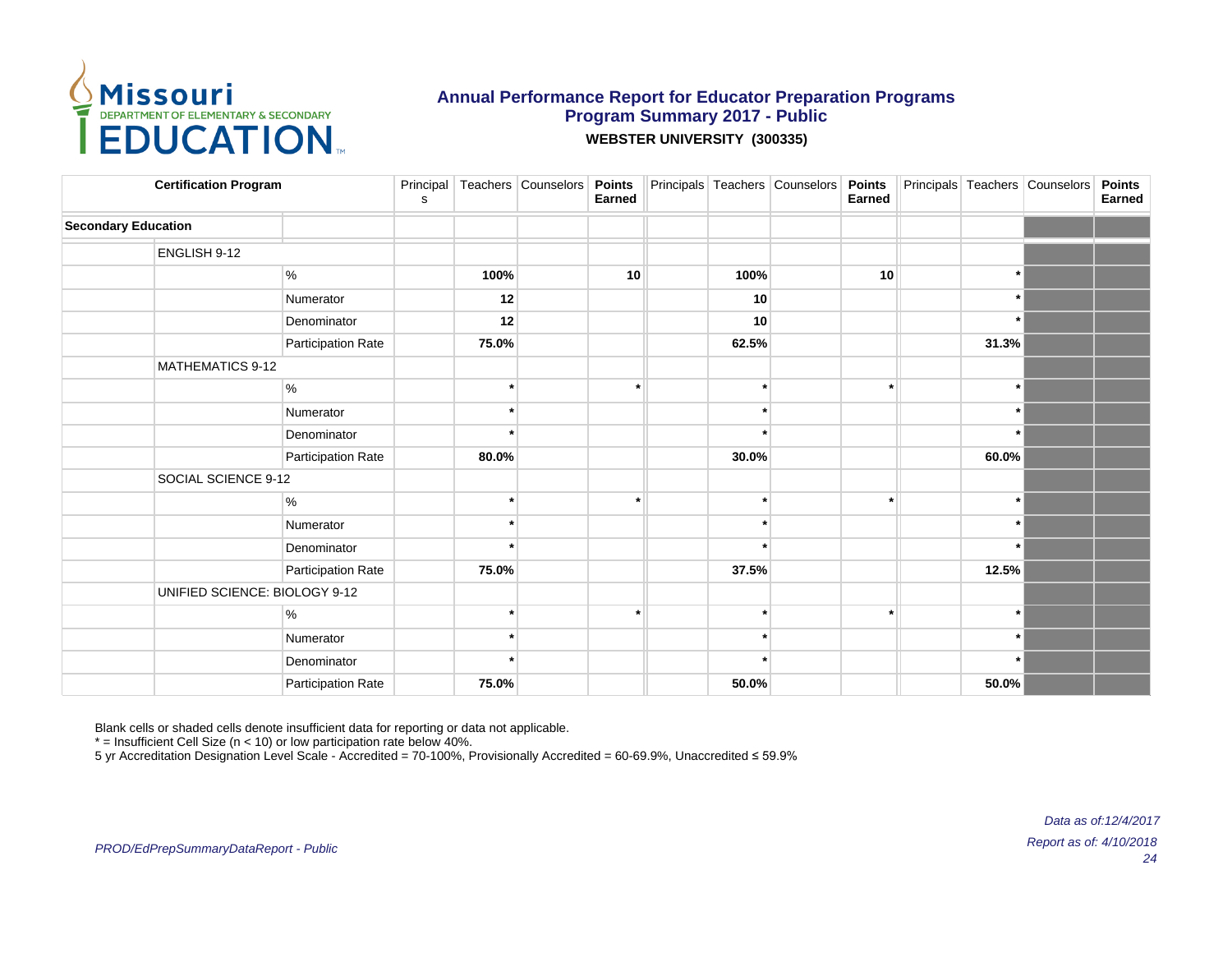

#### **WEBSTER UNIVERSITY (300335)**

|                          |                                      |                    | Indicator 4.1: 1st Year Survey -<br><b>Evaluation</b><br>of Program by First Year Response<br>5 yr Totals<br>Teachers Counselors |       |  |                         | Indicator 4.2: 1st Year Survey -<br><b>Evaluation</b><br>of Program by Supervisor<br>5 yr Totals |         |                                       |        | Indicator 4.3: 1st Year Survey -<br><b>Evaluation</b><br>of First Year Educator by Supervisor<br>5 yr Totals |       |                                |                         |
|--------------------------|--------------------------------------|--------------------|----------------------------------------------------------------------------------------------------------------------------------|-------|--|-------------------------|--------------------------------------------------------------------------------------------------|---------|---------------------------------------|--------|--------------------------------------------------------------------------------------------------------------|-------|--------------------------------|-------------------------|
|                          | <b>Certification Program</b>         |                    | Principal<br>s                                                                                                                   |       |  | <b>Points</b><br>Earned |                                                                                                  |         | Principals Teachers Counselors Points | Earned |                                                                                                              |       | Principals Teachers Counselors | <b>Points</b><br>Earned |
| <b>Special Education</b> |                                      |                    |                                                                                                                                  |       |  |                         |                                                                                                  |         |                                       |        |                                                                                                              |       |                                |                         |
|                          | MILD/MOD CROSS CATEGORICAL K-12      |                    |                                                                                                                                  |       |  |                         |                                                                                                  |         |                                       |        |                                                                                                              |       |                                |                         |
|                          |                                      | %                  |                                                                                                                                  | 100%  |  | 10                      |                                                                                                  |         |                                       |        |                                                                                                              |       |                                |                         |
|                          |                                      | Numerator          |                                                                                                                                  | 11    |  |                         |                                                                                                  | $\cdot$ |                                       |        |                                                                                                              |       |                                |                         |
|                          |                                      | Denominator        |                                                                                                                                  | 11    |  |                         |                                                                                                  |         |                                       |        |                                                                                                              |       |                                |                         |
|                          |                                      | Participation Rate |                                                                                                                                  | 55.0% |  |                         |                                                                                                  | 35.0%   |                                       |        |                                                                                                              | 30.0% |                                |                         |
|                          | SEVERE DEVELOPMENT DISABLED B-<br>12 |                    |                                                                                                                                  |       |  |                         |                                                                                                  |         |                                       |        |                                                                                                              |       |                                |                         |
|                          |                                      | %                  |                                                                                                                                  |       |  |                         |                                                                                                  |         |                                       |        |                                                                                                              |       |                                |                         |
|                          |                                      | Numerator          |                                                                                                                                  |       |  |                         |                                                                                                  |         |                                       |        |                                                                                                              |       |                                |                         |
|                          |                                      | Denominator        |                                                                                                                                  |       |  |                         |                                                                                                  |         |                                       |        |                                                                                                              |       |                                |                         |
|                          |                                      | Participation Rate |                                                                                                                                  |       |  |                         |                                                                                                  |         |                                       |        |                                                                                                              |       |                                |                         |
| <b>Specialist Areas</b>  |                                      |                    |                                                                                                                                  |       |  |                         |                                                                                                  |         |                                       |        |                                                                                                              |       |                                |                         |
|                          | ENG FOR SPEAK OTH LANGUAGES K-<br>12 |                    |                                                                                                                                  |       |  |                         |                                                                                                  |         |                                       |        |                                                                                                              |       |                                |                         |
|                          |                                      | %                  |                                                                                                                                  |       |  |                         |                                                                                                  |         |                                       |        |                                                                                                              |       |                                |                         |
|                          |                                      | Numerator          |                                                                                                                                  |       |  |                         |                                                                                                  |         |                                       |        |                                                                                                              |       |                                |                         |
|                          |                                      | Denominator        |                                                                                                                                  |       |  |                         |                                                                                                  |         |                                       |        |                                                                                                              |       |                                |                         |
|                          |                                      | Participation Rate |                                                                                                                                  |       |  |                         | 100.0%                                                                                           |         |                                       |        |                                                                                                              |       |                                |                         |

Blank cells or shaded cells denote insufficient data for reporting or data not applicable.

 $*$  = Insufficient Cell Size (n < 10) or low participation rate below 40%.